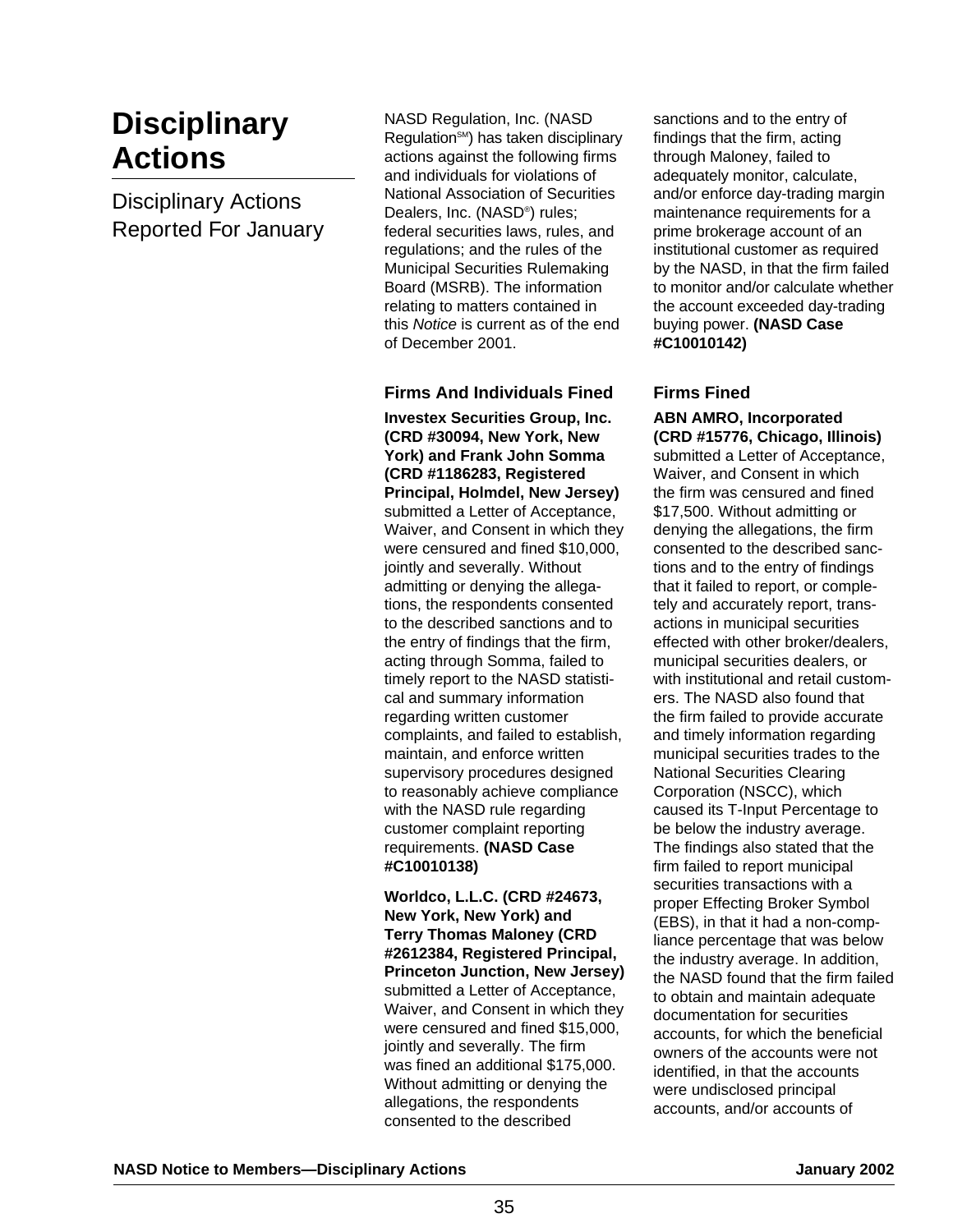investment partnerships or corporations that purchased shares of initial public offerings (IPOs), which traded at a premium on the secondary market. Furthermore, the findings stated that the firm failed to establish, maintain, and/or enforce adequate written supervisory procedures to address all areas of its municipal securities business in that the firm's procedures failed to address municipal securities trade reporting and failed to state any procedure to test whether automated systems are properly reporting municipal securities transactions. **(NASD Case #C8A010084)**

# **Arcadia Securities, L.L.C. (CRD #44656, New York, New York)**

submitted a Letter of Acceptance, Waiver, and Consent in which the firm was censured and fined \$10,000. Without admitting or denying the allegations, the firm consented to the described sanctions and to the entry of findings that it failed to transmit to the Order Audit Trail System (OATS<sup>SM</sup>) any order data for its orders for equity securities traded on The Nasdaq Stock Market.® According to the findings, although the firm entered into an agreement with its reporting agent to submit OATS data in accordance with NASD Rule 6955, the firm's reporting agent improperly submitted OATS data under another firm's identification symbol rather than under that of the firm. The findings also stated that the firm's supervisory system did not provide for supervision reasonably designed to achieve compliance with respect to applicable securities laws and regulations concerning OATS, in that the firm had no procedure by which it regularly monitored its OATS reporting agent to insure proper reporting on behalf of the firm. **(NASD Case #CMS010174)**

**Arnhold and S. Bleichroeder, Inc. (CRD #1101, New York, New York)** submitted a Letter of Acceptance, Waiver, and Consent in which the firm was censured and fined \$10,000. Without admitting or denying the allegations, the firm consented to the described sanctions and to the entry of findings that it failed to display immediately customer limit orders in its public quote, when each such order was at a price that would have improved the firm's bid or offer in each security, when the order was priced equal to the firm's bid or offer and the national best bid or offer in such security, and the size of the order represented more than a de minimis change in relation to the size associated with its bid or offer in each such security. **(NASD Case #CMS010169)** 

#### **Bidwell & Company (CRD #10215, Portland, Oregon)**

submitted a Letter of Acceptance, Waiver, and Consent in which the firm was censured, fined \$10,000, and required to revise its written supervisory procedures to achieve compliance with applicable securities laws and regulations concerning OATS. Without admitting or denying the allegations, the firm consented to the described sanctions and to the entry of findings that it captured or entered orders for equity securities traded on The Nasdaq Stock Market into an electronic order routing or execution system, submitted to OATS reports with respect to equity securities traded on The Nasdaq Stock Market that were not in the electronic form prescribed by the NASD, and failed to correct or replace the subject reports when they were rejected by the OATS system and notice of such rejection was made available to the firm on the OATS Web Site. The findings also stated that the firm did not provide for supervision reasonably designed to achieve compliance

with respect to applicable securities laws and regulations concerning OATS. Specifically, the firm's supervisory system did not include written supervisory procedures providing for the identification of the person responsible at the firm to ensure compliance with applicable rules; a statement of the steps that such person should take to ensure compliance; a statement as to how often such person should take such steps; and a statement as to how enforcement of such written supervisory procedures should be documented at the firm. **(NASD Case #CMS010179)** 

**Global Capital Markets, LLC (CRD #16191, Melville, New** York) submitted a Letter of Acceptance, Waiver, and Consent in which the firm was censured and fined \$10,000. Without admitting or denying the allegations, the firm consented to the described sanctions and the entry of findings that it employed an individual who was statutorily disqualified due to a felony conviction. **(NASD Case #C10010147)**

**Herzog, Heine, Geduld, Inc. (CRD #2186, Jersey City, New Jersey)** submitted a Letter of Acceptance, Waiver, and Consent in which the firm was censured and fined \$20,000. Without admitting or denying the allegations, the firm consented to the described sanctions and to the entry of findings that, as a registered market maker in securities, it failed to execute orders presented at the firm's published bid or published offer in an amount up to its published quotation size and thereby failed to honor its published quotation. **(NASD Case #CMS010185)**

**International Securities Corporation (CRD #36023, New** York, New York) submitted a Letter of Acceptance, Waiver, and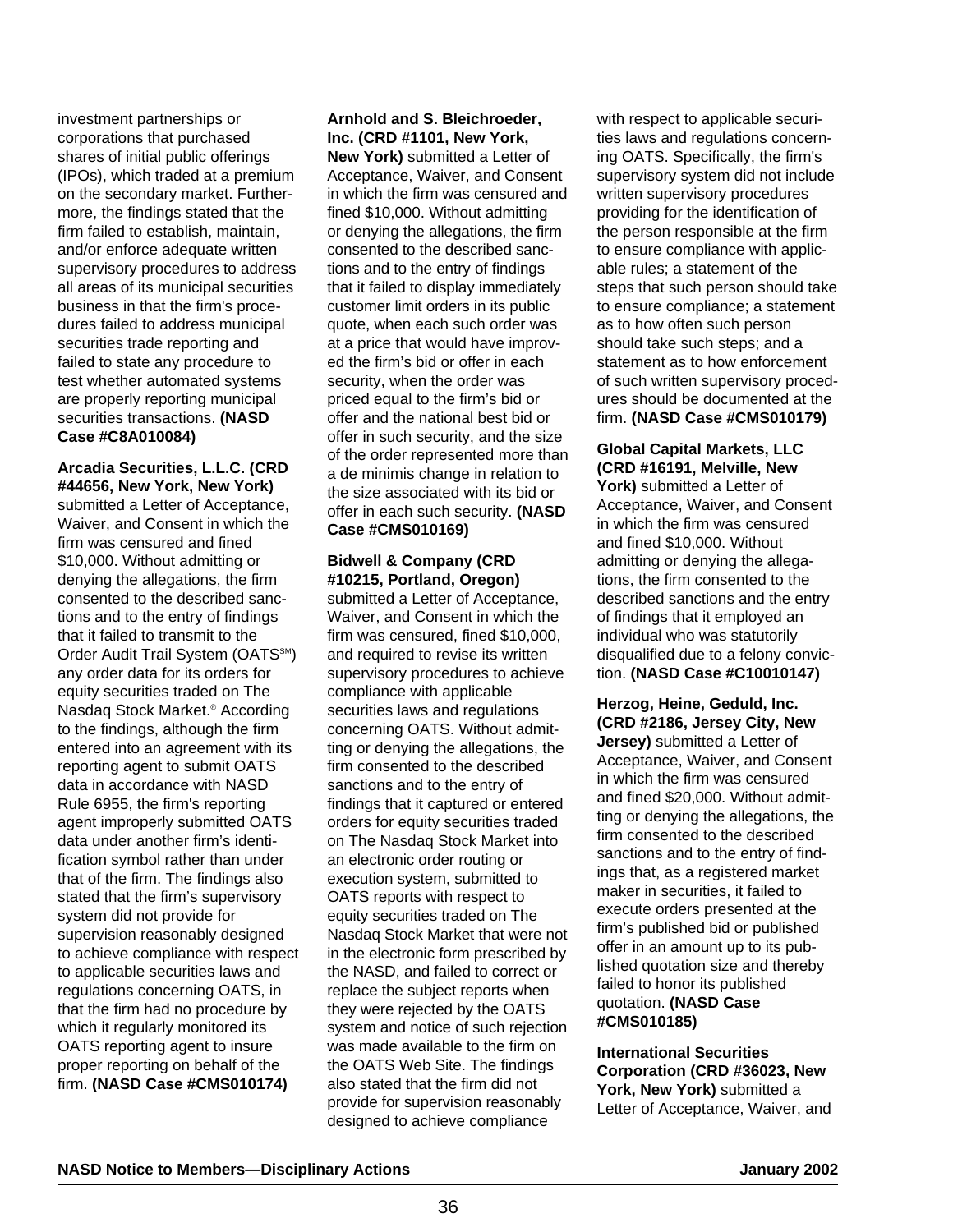Consent in which the firm was censured and fined \$12,500. Without admitting or denying the allegations, the firm consented to the described sanctions and to the entry of findings that it failed to report transactions to Automated Confirmation Transaction Service<sup>SM</sup> (ACTSM) within 90 seconds after execution, constituting a pattern or practice of late reporting without exceptional circumstances. The findings also stated that the firm failed to designate as late transactions in over-the-counter equity securities, Nasdaq SmallCap<sup>sM</sup> securities, and Nasdaq National Market (NNM) securities within 90 seconds after execution to ACT. **(NASD Case #CMS010178)**

# **McMahan Securities Co. L.P. (CRD #22123, Stamford,**

**Connecticut)** submitted a Letter of Acceptance, Waiver, and Consent in which the firm was censured, fined \$17,500, and required to revise its written supervisory procedures relating to the supervision of its trading desk and compliance with applicable securities laws and regulations concerning ACT compliance, best execution, limitorder protection, order handling, one-percent rule, registration, trade reporting, Small Order Execution System<sup>sM</sup> (SOES<sup>SM</sup>), books and records, locked/crossed markets, SEC 21(a) report issues, short-sale compliance, and front running. Without admitting or denying the allegations, the firm consented to the described sanctions and to the entry of findings that it executed short-sale orders in certain securities and failed to maintain a written record of the affirmative determination made for such orders; failed to provide written notification disclosing to its customer its correct capacity in the transaction; failed to show the correct time of entry and/or time of execution; failed to memorialize the volume of each

component of the executions on brokerage order memorandum; failed to maintain legible time stamps for the execution of orders on the memorandum of brokerage orders; and executed short-sale orders and failed to mark the order tickets properly as short for those orders.

Furthermore, the NASD determined that the firm's written supervisory procedures did not accurately reflect the firm's actual supervisory system that was designed to achieve compliance with respect to the supervision of the firm's trading desk. Specifically, the firm's written supervisory procedures identified inaccurately the person responsible for supervising the firm's trading desk, and the firm supervisory system did not provide for supervision reasonably designed to achieve compliance with respect to applicable securities laws and regulations. The firm's supervisory system also did not include written supervisory procedures providing for the identification of the person responsible at the firm to ensure compliance with applicable rules; a statement of the steps that such person should take to ensure compliance therewith; a statement as to how often such person should take such steps; and a statement as to how enforcement of such written supervisory procedures should be documented at the firm. **(NASD Case #CMS010186)**

# **Merrill Lynch Professional Clearing Corp. (CRD #16139, Somerset, New Jersey)**

submitted a Letter of Acceptance, Waiver, and Consent in which the firm was censured and fined \$20,000. Without admitting or denying the allegations, the firm consented to the described sanctions and to the entry of findings that it failed to report its shortinterest positions in Nasdaq

SmallCap securities to the NASD. **(NASD Case #CMS010184)**

# **National Capital, LLC (CRD #26078, Oklahoma City,**

**Oklahoma)** submitted a Letter of Acceptance, Waiver, and Consent in which the firm was censured, fined \$10,000, and required to revise its written supervisory procedures concerning firm quote compliance. Without admitting or denying the allegations, the firm consented to the described sanctions and to the entry of findings that an order was presented to the firm at the firm's published bid or published offer in an amount up to its published quotation size. The firm failed to execute the orders upon presentment and thereby failed to honor its published quotation. The findings also stated that the firm did not provide for supervision reasonably designed to achieve compliance with respect to applicable securities laws and regulations concerning firm quote rules. Specifically, the firm's supervisory system did not include written supervisory procedures providing for the identification of the person responsible at the firm to ensure compliance with applicable rules; a statement of the steps that such person should take to ensure compliance; a statement as to how often such person should take such steps; and a statement as to how enforcement of such written supervisory procedures should be documented at the firm. **(NASD Case #CMS010194)**

**NexTrade, Inc. (CRD #41087, Clearwater, Florida)** submitted a Letter of Acceptance, Waiver, and Consent in which the firm was censured, fined \$15,000, and required to revised its written supervisory procedures. Without admitting or denying the allegations, the firm consented to the described sanctions and to the entry of findings that it failed to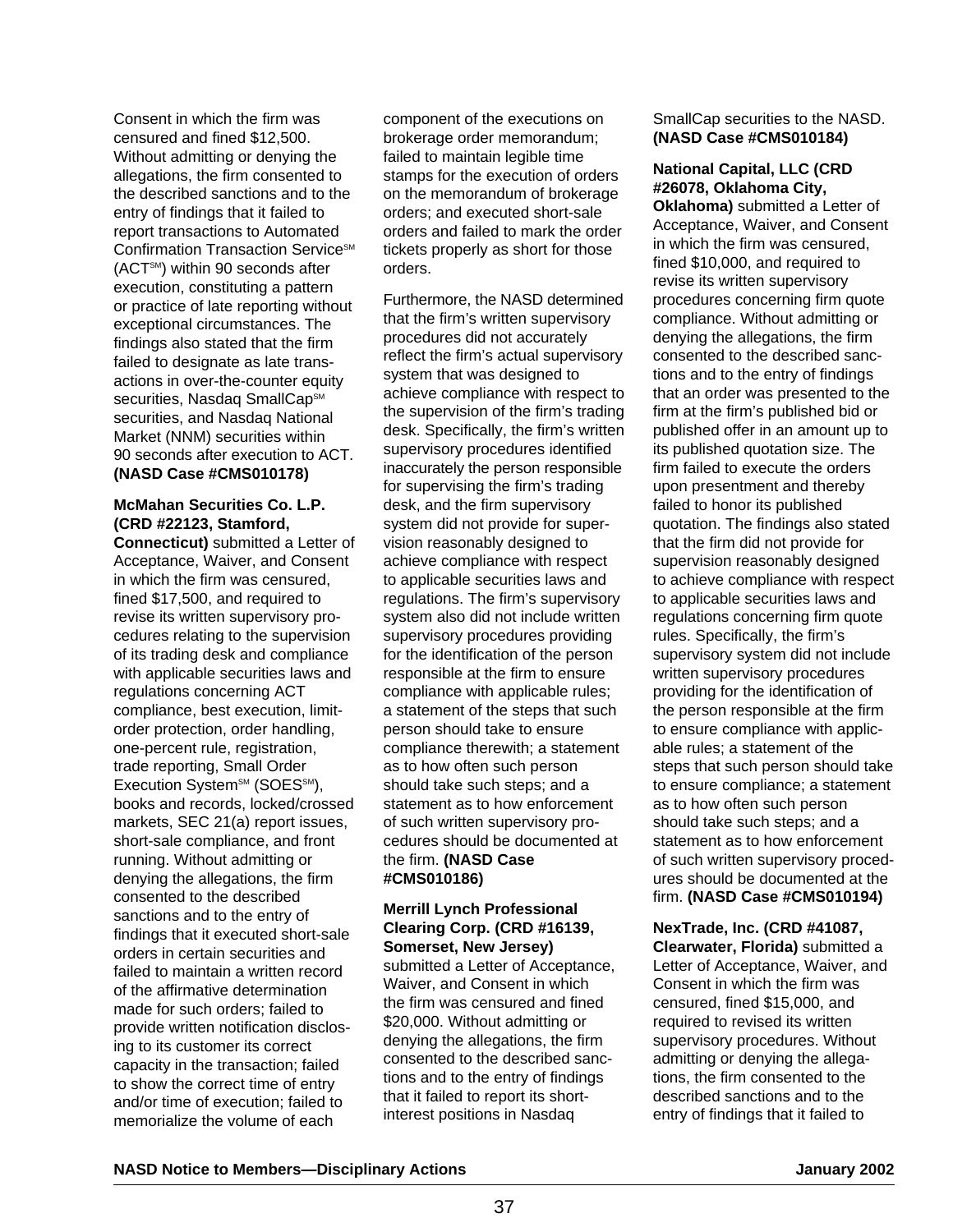transmit to OATS any order data for its orders for equity securities traded on the Nasdaq Stock Market; failed to transmit to OATS reports containing each applicable item of order information identified in NASD Marketplace Rule 6954; and transmitted to OATS inaccurate reports by transmitting execution reports rather than routing reports with respect to orders for equity securities traded on the Nasdaq Stock Market. The findings also stated that the firm did not provide for supervision reasonably designed to achieve compliance with respect to applicable securities laws and regulations concerning OATS. Specifically, the NASD found that the firm's supervisory system did not include written supervisory procedures providing for the identification of the person responsible at the firm to ensure compliance with applicable rules; a statement of the steps that such person should take to ensure compliance; a statement as to how often such person should take such steps; and a statement as to how enforcement of such written supervisory procedures should be documented at the firm. **(NASD Case #CMS010181)**

# **Paragon Capital Markets, Inc. (CRD #18555, New York, New**

York) submitted a Letter of Acceptance, Waiver, and Consent in which the firm was censured and fined \$20,000. Without admitting or denying the allegations, the firm consented to the described sanctions and to the entry of findings that as a registered market maker in securities, an order was presented to the firm at the firm's published bid or published offer in an amount up to its published quotation size. The firm failed to execute the orders upon presentment and thereby failed to honor its published quotation. The findings also stated that the firm

did not provide for supervision reasonably designed to achieve compliance with respect to applicable securities laws and regulations concerning the firm quote rules. Specifically, the firm's supervisory system did not include written supervisory procedures providing for the identification of the person responsible at the firm to ensure compliance with applicable rules; a statement of the steps that such person should take to ensure compliance; a statement as to how often such person should take such steps; and a statement as to how enforcement of such written supervisory procedures should be documented at the firm. **(NASD Case #CMS010193)** 

#### **Olympic Trading & Investments, Inc., n/k/a NT Securities LLC (CRD #45694, Monroe,**

**Louisiana)** submitted a Letter of Acceptance, Waiver, and Consent in which the firm was censured, fined \$10,000, and required to revise its written supervisory procedures. Without admitting or denying the allegations, the firm consented to the described sanctions and to the entry of findings that it failed to transmit to OATS reports containing each applicable item of order information identified in NASD Marketplace Rule 6954. The findings also stated that the firm's supervisory system did not provide for supervision reasonably designed to achieve compliance with respect to applicable securities laws, regulations, and NASD rules concerning OATS. Specifically, the firm's supervisory system did not include written supervisory procedures providing for the identification of the person responsible at the firm to ensure compliance with applicable rules; a statement of the steps that such person should take to ensure compliance; a statement as to how often such person should take such steps; and a statement as to

how enforcement of such written supervisory procedures should be documented at the firm. **(NASD Case #CMS010176)**

**PenStar Trading, LLC (CRD #103719, Sarasota, Florida)** submitted a Letter of Acceptance, Waiver, and Consent in which the firm was censured and fined \$10,000. Without admitting or denying the allegations, the firm consented to the described sanctions and to the entry of findings that it submitted to OATS reports with respect to equity securities traded on The Nasdaq Stock Market that were not in the electronic form prescribed by the NASD, and after the reports were rejected by the OATS system and notice of such rejection was made available to the firm on the OATS Web Site, the firm did not correct or replace the reports and, thus, failed to report such information to OATS correctly. The findings also stated that the firm submitted to OATS reportable order events that contained inaccurate, incomplete, or improperly formatted data. In addition, the NASD determined that the firm's supervisory system did not provide for supervision reasonably designed to achieve compliance with respect to applicable securities laws, regulations, and NASD rules concerning OATS. Specifically, the firm's supervisory system did not include written supervisory procedures providing for the identification of the person responsible at the firm to ensure compliance with applicable rules; a statement of the steps that such person should take to ensure compliance; a statement as to how often such person should take such steps; and a statement as to how enforcement of such written supervisory procedures should be documented at the firm. **(NASD Case #CMS010163)**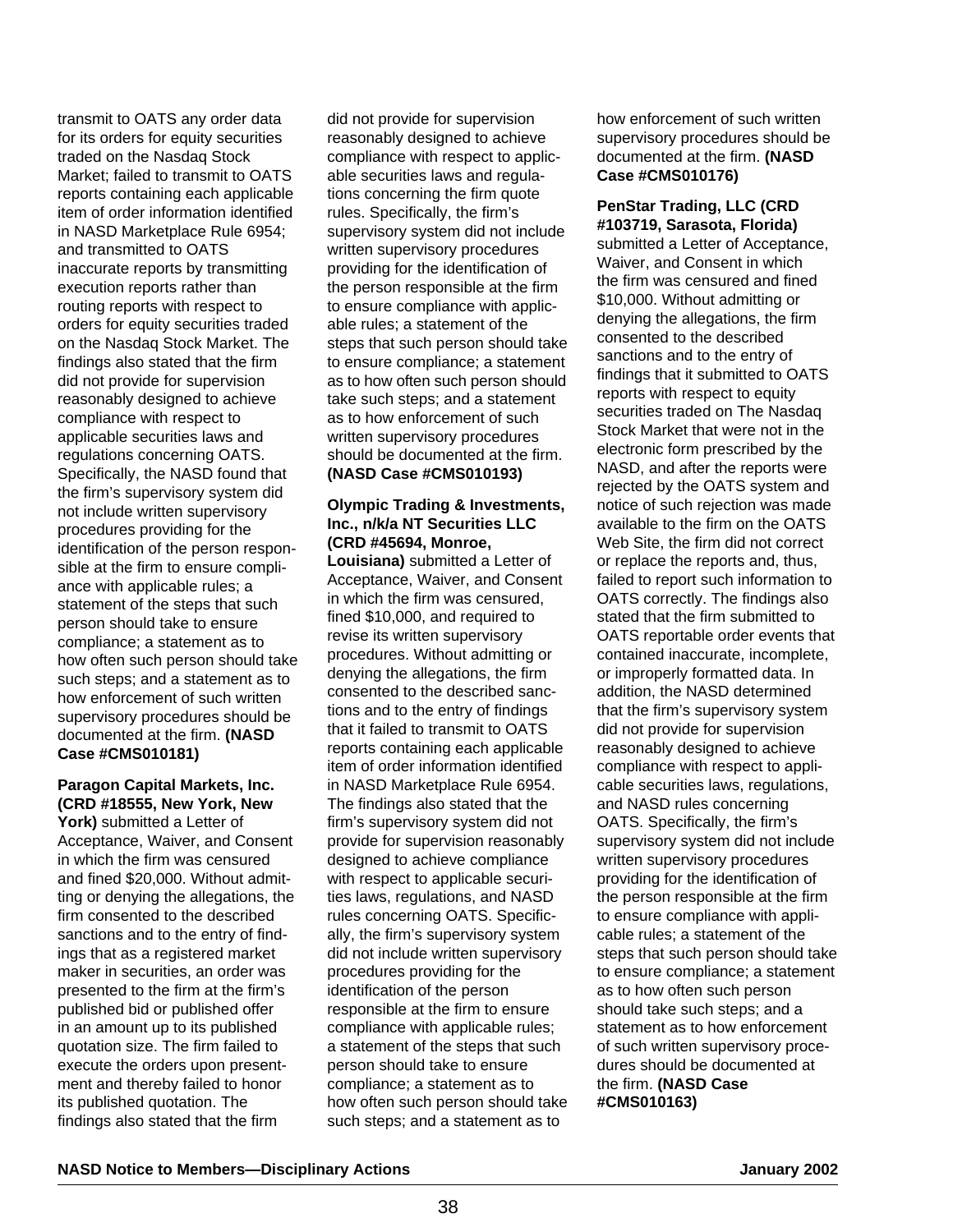#### **Rom-Bo Trading Co. (CRD #37554, Chicago, Illinois)**

submitted a Letter of Acceptance, Waiver, and Consent in which the firm was censured and fined \$10,000. Without admitting or denying the allegations, the firm consented to the described sanctions and to the entry of findings that it executed short-sale transactions in certain securities, all of which were NNM securities at or below the current inside bid when the current inside bid was below the preceding inside bid in the security. **(NASD Case #CMS010159)** 

# **UBS PaineWebber, Inc. (CRD #8174, Weehawken, New Jersey)**

submitted a Letter of Acceptance, Waiver, and Consent in which the firm was censured, fined \$12,500, and required to revise its written supervisory procedures relating to transaction reporting. Without admitting or denying the allegations, the firm consented to the described sanctions and to the entry of findings that it incorrectly designated as late, to the Fixed Income Pricing System<sup>sM</sup> (FIPS<sup>®</sup>), transactions in FIPS securities and failed to report the correct time of execution to FIPS for each transaction. The findings also stated that the firm failed to report to FIPS the correct bond identification symbol in one transaction in a FIPS security, double reported a transaction in a FIPS security, and failed to report to FIPS the correct unit price in transactions in FIPS securities and high-yield corporate debt securities. The findings also stated that the firm failed to report to FIPS the correct time of execution in transactions in highyield corporate debt securities and failed to cancel in FIPS transactions in a high-yield corporate debt security. In addition, the NASD determined that the firm did not have a supervisory system that provided for supervision reasonably designed to achieve compliance with respect to the rules concerning the reporting of transactions in high-yield corporate debt securities to the NASD. **(NASD Case #CMS010162)** 

#### **Wilson-Davis & Co., Inc. (CRD #3777, Salt Lake City, Utah)**

submitted a Letter of Acceptance, Waiver, and Consent in which the firm was censured, fined \$10,000, and required to revise its written supervisory procedures concerning SEC Rule 15c2-11 and NASD Marketplace Rule 6740. Without admitting or denying the allegations, the firm consented to the described sanctions and to the entry of findings that it published quotations for OTC Equity Securities in quotation mediums that did not have in its records the documentation required by SEC Rule 15c2-11(a), and that it did not have a reasonable basis under the circumstances for believing that the information was accurate in all material respects or did not have a reasonable basis under the circumstances for believing that the sources of the information were reliable. Moreover, the quotations did not represent a customer's indication of unsolicited interest. The findings also stated that the firm failed to file a Form 211 with the NASD at least three business days before the firm's quotations were published or displayed in a quotation medium. The NASD also determined that the firm's supervisory system did not provide for supervision reasonably designed to achieve compliance with respect to applicable securities laws and regulations concerning SEC Rule 15c2-11 and NASD Marketplace Rule 6740. Specifically, the NASD found that the firm's supervisory system did not include written supervisory procedures providing for the identification of the person responsible at the firm to ensure

compliance with applicable rules; a statement of the steps that such person should take to ensure compliance; a statement as to how often such person should take such steps; and a statement as to how enforcement of such written supervisory procedures should be documented at the firm. **(NASD Case #CMS010182)**

## **Individuals Barred Or Suspended**

**Gilbert Louis Almada (CRD #1176134, Registered Representative, Diamond Bar, California)** submitted a Letter of Acceptance, Waiver, and Consent in which he was barred from association with any NASD member in any capacity. Without admitting or denying the allegations, Almada consented to the described sanction and to the entry of findings that he used fraudulent and deceptive means to obtain checks totaling \$143,000 from a public customer by falsely telling the customer that he would use the funds to make securities investments on her behalf. The NASD found that Almada never intended to use the funds to purchase the investments on the customer's behalf and instead deposited the funds into a checking account he controlled and used the funds for his own personal use. **(NASD Case #C02010060)** 

# **James Philip Arndts (CRD #1037280, Registered**

**Representative, Troy, Ohio)** submitted a Letter of Acceptance, Waiver, and Consent in which he was barred from association with any NASD member in any capacity. Without admitting or denying the allegations, Arndts consented to the described sanction and to the entry of findings that he sold promissory notes away from his member firm, for compensation, failed to provide his firm with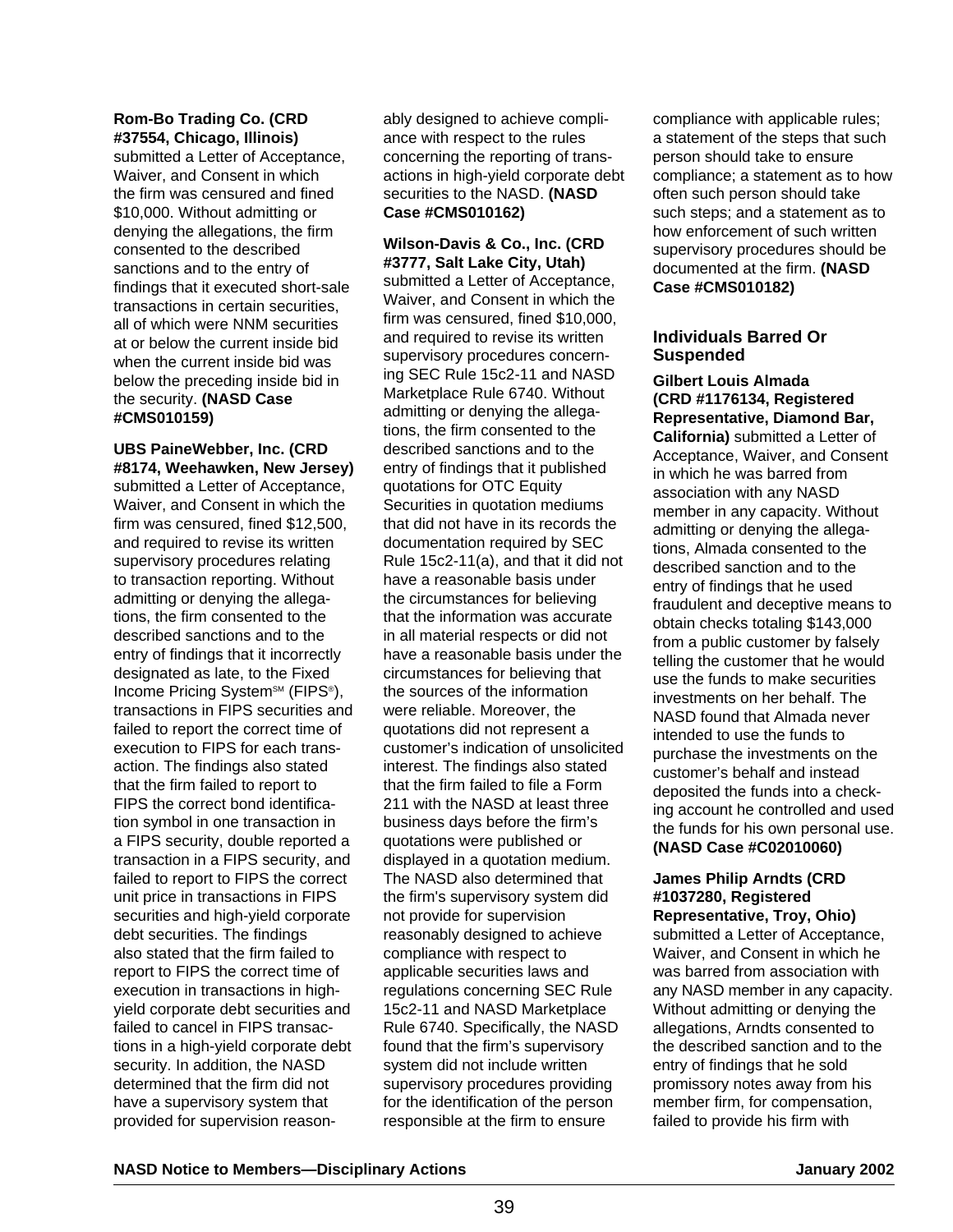detailed written notice of the transactions and his role therein, and failed to receive permission from the firm to engage in the transactions. **(NASD Case #C8B010030)**

# **James Patrick Bauer (CRD #1902320, Registered Representative, Bethlehem City,**

**Pennsylvania)** submitted a Letter of Acceptance, Waiver, and Consent in which he was barred from association with any NASD member in any capacity. Without admitting or denying the allegations, Bauer consented to the described sanction and to the entry of findings that he failed to respond to NASD requests for information. **(NASD Case #C9A010046)**

#### **Joseph Albert Best (CRD #2396728, Registered Representative, Leesburg,**

**Florida)** submitted a Letter of Acceptance, Waiver, and Consent in which he was barred from association with any NASD member in any capacity. Without admitting or denying the allegations, Best consented to the described sanction and to the entry of findings that he engaged in private securities transactions without prior written notice to, or authorization from, his member firm. The findings also stated that Best failed to respond to NASD requests for information. **(NASD Case #C07010092)**

## **William Lester Bennett (CRD #1112341, Registered Representative, Sanford, North**

**Carolina)** submitted a Letter of Acceptance, Waiver, and Consent in which he was suspended from association with any NASD member in any capacity for two years. In light of the financial status of Bennett, no monetary sanction has been imposed. Without admitting or denying the

allegations, Bennett consented to the described sanction and to the entry of findings that he participated in sales of private securities to public customers without providing prior notice to, or obtaining written authorization from, his member firm.

Bennett's suspension began December 17, 2001, and will conclude at the close of business December 16, 2003. **(NASD Case #C07010079)**

#### **Kris Paul Binneboese (CRD #2850596, Registered Representative, Hinton, Iowa)**

submitted a Letter of Acceptance, Waiver, and Consent in which he was barred from association with any NASD member in any capacity. Without admitting or denying the allegations, Binneboese consented to the described sanction and to the entry of findings that he willfully failed to disclose a material fact on his Uniform Application for Securities Industry Registration or Transfer (Form U-4). The findings also stated that Binneboese failed to respond to NASD requests for information. **(NASD Case #C04010041)**

# **Lee Edward Bridges (CRD #1509183, Registered Representative, McComb,**

**Mississippi)** submitted an Offer of Settlement in which he was suspended from association with any NASD member in any capacity for one year. In light of the financial status of Bridges, no monetary sanctions have been imposed. Without admitting or denying the allegations, Bridges consented to the described sanction and to the entry of findings that he engaged in business activities outside the scope of his relationship with his member firm without prior written notice to the firm. The findings also stated that Bridges received \$1,000 from a

public customer to open up an Individual Retirement Account (IRA), failed to open the account as instructed and maintain proper control of the funds, and thereby allowed the funds to be misappropriated by an employee.

Bridges' suspension began January 7, 2002, and will conclude at the close of business January 6, 2003. **(NASD Case #C05010021)**

**Michael Alexander Bufano (CRD #3199805, Associated Person, Bronx, New York)** was barred from association with any NASD member in any capacity. The sanction was based on findings that Bufano removed two blank checks from the checkbook of a member firm with which he was associated, filled out each check for \$1,000, and cashed the checks, converting the \$2,000 for his own personal use and benefit without the firm's knowledge, authorization, or consent. The NASD also found that Bufano forged the signature of an authorized signatory employed by the firm on each check. In addition, Bufano failed to respond to NASD requests for information. **(NASD Case #C10010087)**

**Joseph Michael Cileone, III (CRD #4264848, Associated Person, Philadelphia, Pennsylvania)** submitted a Letter of Acceptance, Waiver, and Consent in which he was fined \$2,500 and suspended from association with any NASD member in any capacity for 10 business days. The fine must be paid before Cileone reassociates with any NASD member following the suspension or before requesting relief from any statutory disqualification. Without admitting or denying the allegations, Cileone consented to the described sanctions and to the entry of findings that he failed to disclose a material fact on his Form U-4.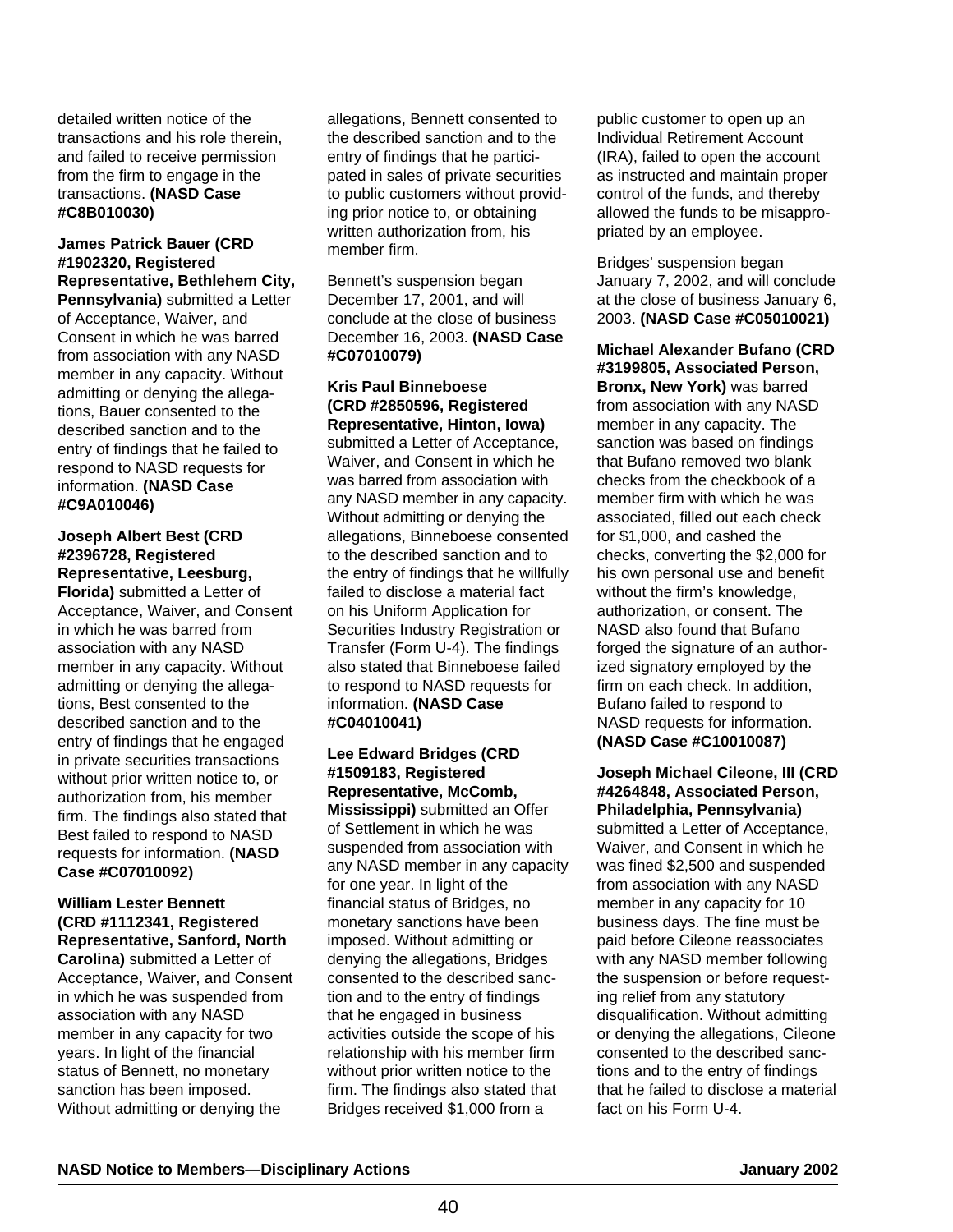Cileone's suspension will begin January 22, 2002, and will conclude at the close of business February 4, 2002. **(NASD Case #C9A010050)**

# **Richard Arlan Corley (CRD #800781, Registered Representative, Wake Forest,**

**North Carolina)** submitted a Letter of Acceptance, Waiver, and Consent in which he was suspended from association with any NASD member in any capacity for 10 business days. Without admitting or denying the allegations, Corley consented to the described sanction and to the entry of findings that he was directed by his member firm to open brokerage accounts for each of his customers, to transfer all of their mutual fund and annuity holdings into those accounts within 90 days, and to have his clients complete all required documentation for transactions effected in their accounts. The findings stated that Corley completed the required forms and mailed them to his clients with instructions to sign and return them by a stated deadline but some of his clients failed to return the forms by the deadline. In those instances, Corley signed the client's name on the required forms without authorization.

Corley's suspension began January 7, 2002, and will conclude at the close of business January 18, 2002. **(NASD Case #C07010081)**

#### **Edward Miller Crowley (CRD #802611, Registered Representative, Toms River,**

**New Jersey)** submitted a Letter of Acceptance, Waiver, and Consent in which he was fined \$7,500 and suspended from association with any NASD member in any capacity for 30 days. Without admitting or denying the allegations, Crowley consented to the described

sanctions and to the entry of findings that he engaged in private securities transactions and failed to provide his member firm with detailed written notice of the transactions, his role therein, and whether he might receive compensation.

Crowley's suspension began December 17, 2001, and will conclude at the close of business January 15, 2002. **(NASD Case #C9A010048)**

#### **Christina I. Dharamsingh (CRD #4075197, Registered Representative, Houston, Texas)**

submitted a Letter of Acceptance, Waiver, and Consent in which she was fined \$5,000 and suspended from association with any NASD member in any capacity for six months. The fine must be paid before Dharamsingh reassociates with any NASD member following the suspension or before requesting relief from any statutory disqualification. Without admitting or denying the allegations, Dharamsingh consented to the described sanctions and to the entry of findings that she willfully failed to disclose material information on a Form U-4.

Dharamsingh's suspension will begin January 22, 2002, and will conclude July 21, 2002. **(NASD Case #C06010038)**

#### **Mary Ann Donaghy (CRD #1468163, Registered Representative, Indianola, Iowa)**

submitted a Letter of Acceptance, Waiver, and Consent in which she was fined \$2,500 and suspended from association with any NASD member in any capacity for 10 business days. The fine must be paid before Donaghy reassociates with any NASD member following the suspension or before requesting relief from any statutory disqualification. Without admitting or denying the allegations,

Donaghy consented to the described sanctions and to the entry of findings that she mishandled customer funds by accepting cash from public customers and placing it in a bank account that she controlled.

Donaghy's suspension began December 17, 2001, and concluded at the close of business December 31, 2001. **(NASD Case #C04010042)**

#### **James Edward Dvorak (CRD #3110894, Registered Representative, Elmhurst,**

**Illinois)** submitted a Letter of Acceptance, Waiver, and Consent in which he was fined \$5,559.51, required to disgorge \$4,440.49, plus interest, in commissions to public customers, and suspended from association with any NASD member in any capacity for four months. The fine and disgorgement must be paid before Dvorak reassociates with any NASD member or before requesting relief from any statutory disqualification. Without admitting or denying the allegations, Dvorak consented to the described sanctions and to the entry of findings that he participated in private securities transactions without providing prior written notice to, and receiving approval from, his member firms.

Dvorak's suspension began December 17, 2001, and will conclude at the close of business April 16, 2002. **(NASD Case #C8A010083)**

#### **Jeffrey Lee Farley (CRD #1891240, Registered Representative, Lutherville, Maryland)** was barred from association with any NASD member in any capacity. The sanction was based on findings that Farley received and used for his own benefit funds taken from the account of his member firm. **(NASD Case #C9A000038)**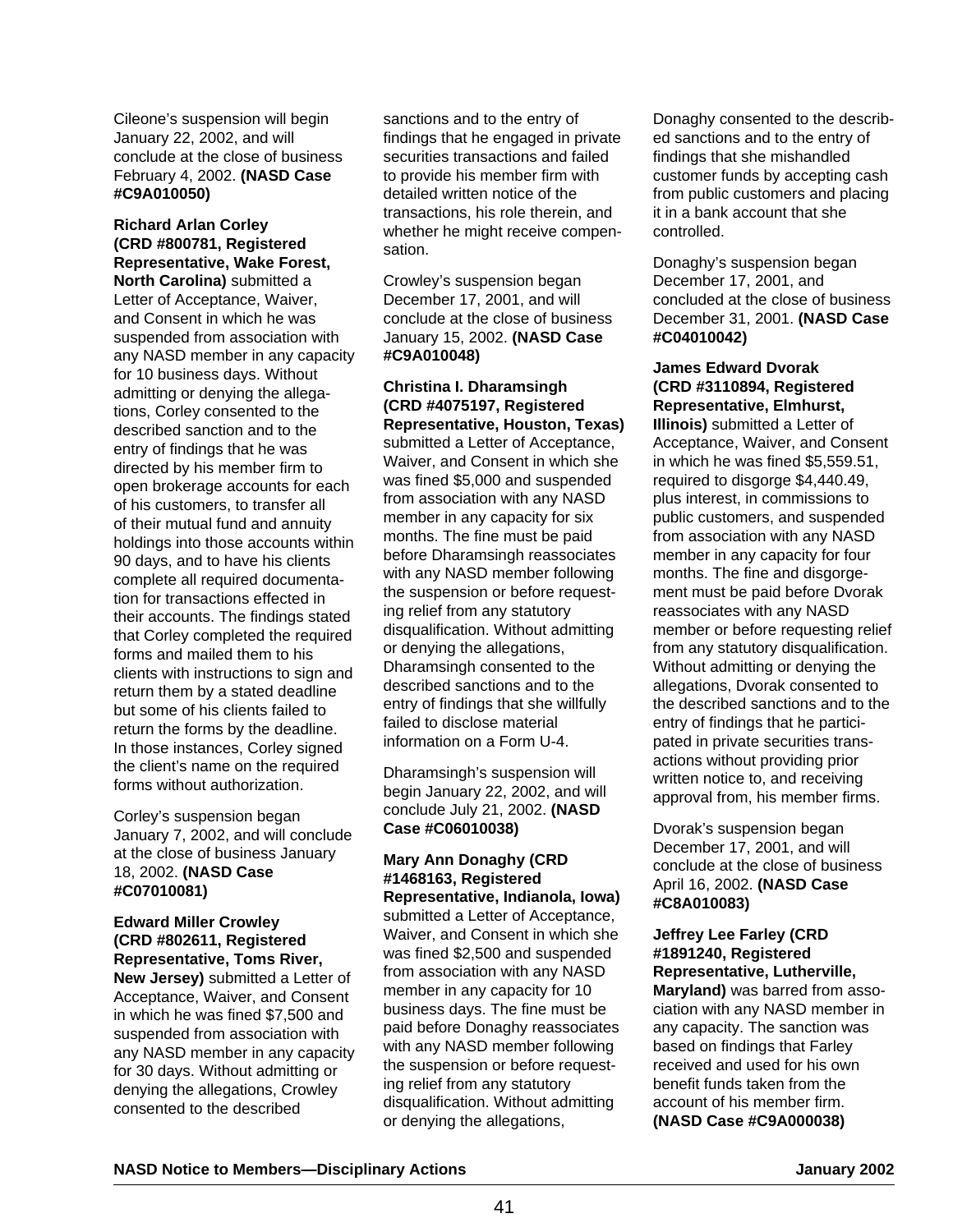## **Gregory Michael Fabrizzi (CRD #2349994, Registered Representative, Old Bridge,**

**New Jersey)** submitted a Letter of Acceptance, Waiver, and Consent in which he was fined \$5,000, suspended from association with any NASD member in any capacity for 30 business days, and required to pay \$8,526, plus interest, in restitution to a public customer. Without admitting or denying the allegations, Fabrizzi consented to the described sanctions and to the entry of findings that he engaged in excessive trading and unsuitable recommendations in the account of a public customer in order to increase the buying power of the account and his commissions.

Fabrizzi's suspension began January 7, 2002, and will conclude at the close of business February 19, 2002. **(NASD Case #CAF010029)**

**Oleg Ferdman (CRD #2092949, Registered Principal, Brooklyn, New York) and Gregg Eli Bailer (CRD #2245653, Registered Representative, Brooklyn, New York)** were barred from association with any NASD member in any capacity for failure to appear. Ferdman was also fined \$225,000 and suspended from association with any NASD member in any capacity for 60 days for prohibited conduct during a distribution of securities. Ferdman's fine is due and payable prior to his re-entry into the securities industry. The sanctions are based on findings that Ferdman continuously made a market in, bid for, and induced others to purchase shares and warrants of a security while engaged in distributions of the company's shares. The findings also stated that Ferdman participated in the purchase and resale of shares to public customers while he was still participating in an aftermarket distribution in

violation of the SEC Regulation M. In addition, Ferdman and Bailer failed to respond to NASD requests to appear for scheduled interviews.

Ferdman's and Bailer's bars became effective November 19, 2001. **(NASD Case #CAF000040)**

**Gregory Caulfield Gaydos (CRD #2431680, Registered Representative, South Plainfield, New Jersey)** was barred from association with any NASD member in any capacity. The sanction was based on findings that Gaydos failed to respond to an NASD request for information. **(NASD Case #C9B010049)** 

**Frank Joseph Gilday, IV (CRD #2198718, Registered Representative, New Smyrna Beach, Florida)** submitted a Letter of Acceptance, Waiver, and Consent in which he was fined \$7,500 and suspended from association with any NASD member in any capacity for 45 days. Without admitting or denying the allegations, Gilday consented to the described sanctions and to the entry of findings that he effected unauthorized transactions in a public customer's account. The findings also stated that Gilday, after receiving a complaint from the same customer concerning another transaction, settled the complaint away from his member firm.

Gilday's suspension began January 7, 2002, and will conclude at the close of business February 20, 2002. **(NASD Case #C07010089)**

**Jeffrey Jay Gollehon (CRD #1212338, Registered Representative, Whispering Pines, North Carolina)** submitted a Letter of Acceptance, Waiver, and Consent in which he was fined \$5,000, suspended from association with any NASD member in any capacity for 60 days, and required to disgorge \$1,200, plus interest, to public customers. Payment of the fine and satisfactory proof of payment of disgorgement, plus interest, must be made before Gollehon reassociates with any NASD member or before requesting relief from any statutory disqualification. Without admitting or denying the allegations, Gollehon consented to the described sanctions and to the entry of findings that he sold promissory notes, for compensation, to public customers away from his member firm and failed to provide his firm with detailed written notice of the transactions, his role therein, and to receive permission from the firm to engage in the transactions.

Gollehon's suspension began December 3, 2001, and will conclude at the close of business January 31, 2002. **(NASD Case #C8B010027)**

#### **Michael Goras (CRD #2093841, Registered Representative, Hackensack, New Jersey)**

submitted a Letter of Acceptance, Waiver, and Consent in which he was fined \$10,000 and suspended from association with any NASD member in any capacity for one year. The fine must be paid before Goras reassociates with any NASD member or before requesting relief from any statutory disqualification. Without admitting or denying the allegations, Goras consented to the described sanctions and to the entry of findings that he engaged in outside business activities without prior written notice to, or approval from, his member firm.

Goras' suspension began January 7, 2002, and will conclude at the close of business January 6, 2003. **(NASD Case #C9B010101)**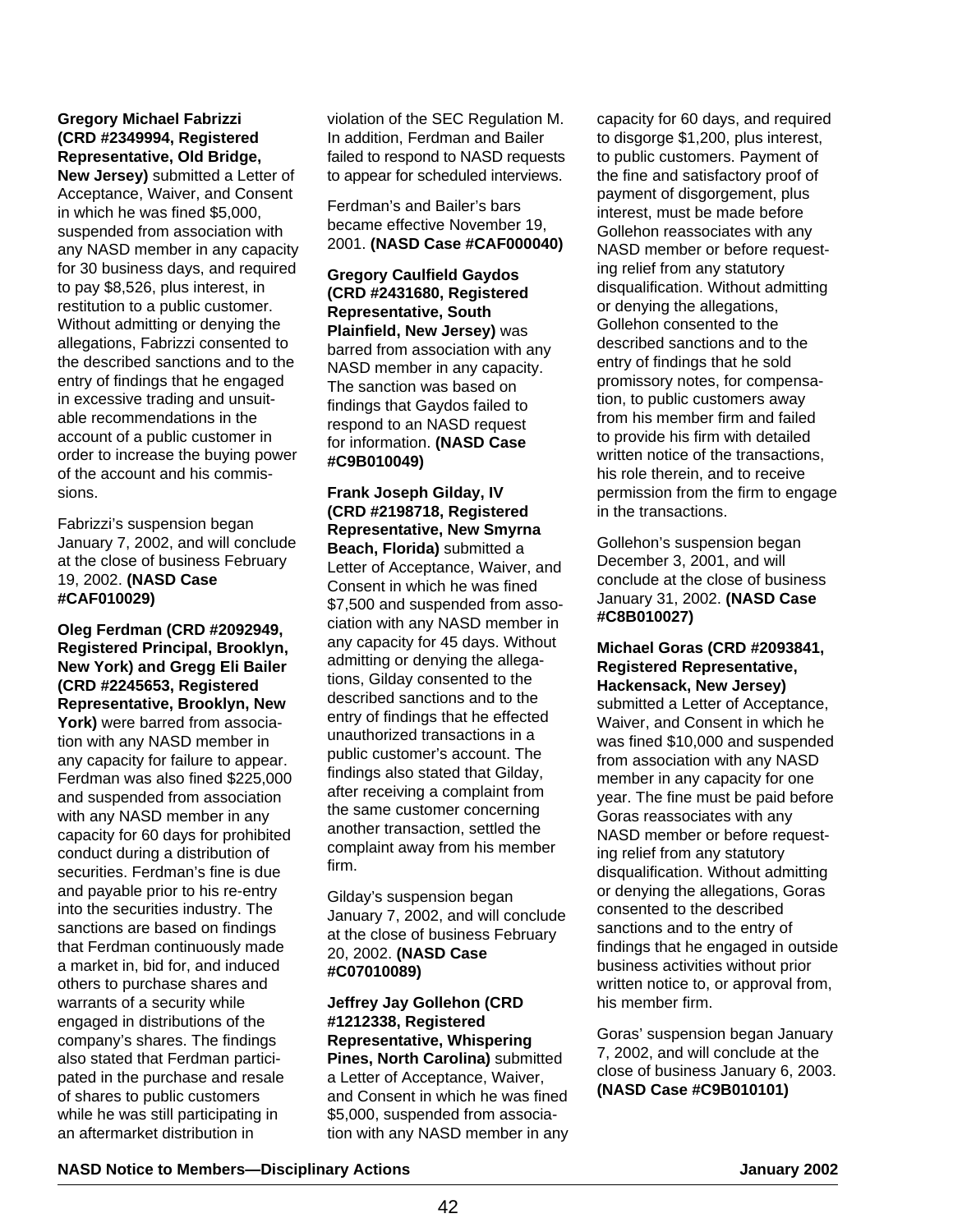#### **Arturo Elias Gorena (CRD #1941195, Registered Representative, Houston, Texas)**

submitted a Letter of Acceptance, Waiver and Consent in which he was barred from association with any NASD member in any capacity. Without admitting or denying the allegations, Gorena consented to the described sanction and to the entry of findings that he guaranteed a public customer's account against loss and represented that he had put a lien on his home as collateral for the guarantee. The findings stated that Gorena prepared correspondence and gave it to a public customer, which included statements that failed to offer a sound basis for evaluating the claim contained within the statement, were unwarranted, and failed to reflect the risks of fluctuating prices and the uncertainty of rates of return and yield. The findings also stated that Gorena failed to respond to NASD requests for information. **(NASD Case #C06010036)**

#### **William Otis Haff (CRD #2605143, Registered Representative, Dallas, Texas)**

submitted a Letter of Acceptance, Waiver, and Consent in which he was barred from association with any NASD member in any capacity. Without admitting or denying the allegations, Haff consented to the described sanction and to the entry of findings that he received 401(k) roll-over checks totaling \$3,063.99, made payable to his member firm for the benefit of public customers. The findings stated that Haff failed to remit the checks to his member firm and, instead, forged the customer name to the back of the checks, deposited the checks into accounts he controlled, thereby converting the funds to his own use and benefit

without customer knowledge or consent. **(NASD Case #C05010052)**

**Brian Henry Thomas Harbold (CRD #2903625, Registered Representative, Pittsburgh, Pennsylvania)** submitted a Letter of Acceptance, Waiver, and Consent in which he was fined \$7,500 and suspended from association with any NASD member in any capacity for 30 business days. The fine must be paid before Harbold reassociates with any NASD member following the suspension or before requesting relief from any statutory disqualification. Without admitting or denying the allegations, Harbold consented to the described sanctions and to the entry of findings that he sold shares of IPOs to public customers, and in connection with the sale of alleged shares of IPOs, Harbold negligently misrepresented that the firm offering the IPOs had acquired these shares through agreements with member firms when in fact there were no agreements with these firms and the shares in the IPOs were never acquired.

Harbold's suspension began December 17, 2001, and will conclude at the close of business January 30, 2002. **(NASD Case #C9A010025)**

#### **Adam Troy Hepworth (CRD #4180579, Registered Representative, Gilbert, Arizona)** was fined \$15,000, suspended from association with any NASD member in any capacity for 30 days for providing false responses, and barred from association with any NASD member in any capacity for failing to respond. The fine must be paid before Hepworth reassociates with any NASD member. The sanctions were based on findings that Hepworth

willfully failed to disclose a material fact on a Form U-4 and failed to respond to NASD requests for information.

Hepworth's bar became effective November 20, 2001. **(NASD Case #C3A010020)** 

#### **Paul John Hoeper (CRD #2318477, Registered Representative, Newport Beach, California)** was barred from association with any NASD member in any capacity. The National Adjudicatory Council (NAC) affirmed the sanction following appeal of an Office of Hearing Officers decision. The sanction was based on findings that Hoeper failed to respond to NASD requests for information. **(NASD Case #C02000037)**

#### **Marshall Eugene Hoggard (CRD #1515720, Registered Representative, Jackson,**

**Tennessee)** submitted a Letter of Acceptance, Waiver, and Consent in which he was barred from association with any NASD member in any capacity. Without admitting or denying the allegations, Hoggard consented to the described sanction and to the entry of findings that he participated in private securities transactions without providing prior written notice to his member firm. The findings also stated that Hoggard engaged in business activity outside the scope of his relationship with his member firm for which he accepted compensation without prior written notice to his firm. **(NASD Case #C05010050)**

## **Donald Erwin Jones (CRD #870822, Registered Representative, Cincinnati,**

**Ohio)** submitted a Letter of Acceptance, Waiver, and Consent in which he was barred from association with any NASD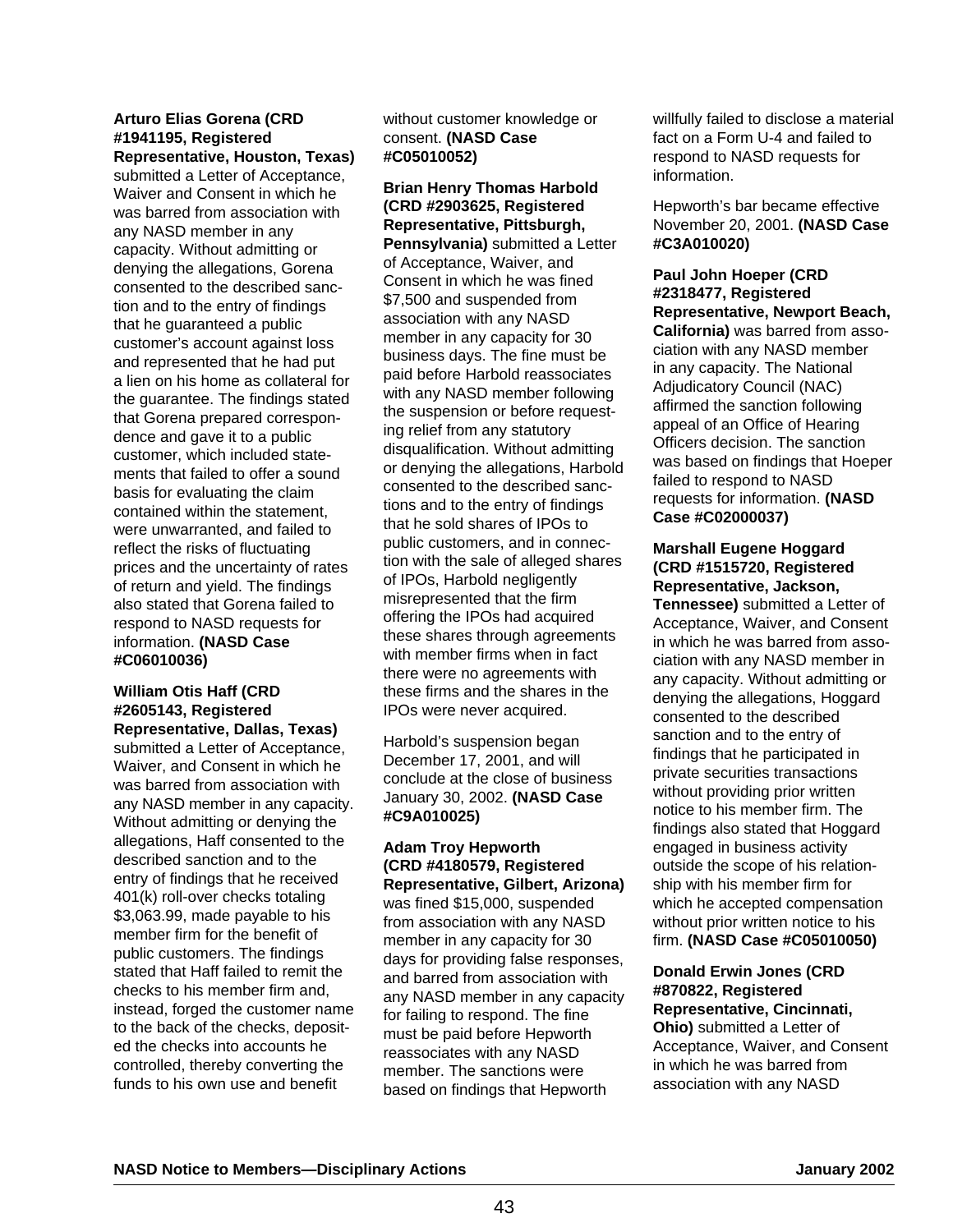member in any capacity and required to pay \$130,684.07, plus interest, in restitution to a public customer. Satisfactory proof of payment of restitution, with interest, must be made before Jones reassociates with any NASD member or before requesting relief from any statutory disqualification. Without admitting or denying the allegations, Jones consented to the described sanctions and to the entry of findings that he received \$192,684.07 from a public customer and executed a promissory note in favor of the customer for \$190,000. The NASD found that, under the terms of the note, Jones was required to repay the customer \$190,000, plus interest, but repaid only \$62,000 of the principal amount and failed to pay the remaining \$130,684.07 of the funds. In addition, the findings stated that Jones failed to respond to NASD requests for documents and information. **(NASD Case #C8B010029)**

**Emmanuel George Kavekos (CRD #2794227, Registered Representative, West Palm Beach, Florida)** was barred from association with any NASD member in any capacity. The sanction was based on findings that Kavekos engaged in unauthorized transactions in the accounts of public customers. In addition, Kavekos made baseless price predictions to public customers in order to induce the customers to purchase securities and failed to respond to NASD requests for information and to appear for an interview. **(NASD Case #C07010045)**

# **Lane Marshall Langley (CRD #1044004, Registered Representative, Dana Point,**

**California)** submitted a Letter of Acceptance, Waiver, and Consent in which he was fined \$10,000

and suspended from association with any NASD member in any capacity for six months. The fine was reduced by \$7,000 in consideration of Langley's voluntary payment to investors, leaving the amount of \$3,000 to be paid to the NASD. Without admitting or denying the allegations, Langley consented to the described sanctions and to the entry of findings that he participated in private securities transactions without prior written notice to, or approval from, his member firm.

Langley's suspension began January 7, 2002, and will conclude on July 6, 2002. **(NASD Case #C3A010050)**

#### **John Edward Letterio (CRD #1420688, Registered Representative, Marshfield, Massachusetts)** submitted a Letter of Acceptance, Waiver, and Consent in which he was fined \$2,500 and suspended from association with any NASD member in any capacity for three months. The fine must be paid before Letterio reassociates with any NASD member or before requesting relief from any statutory disqualification. Without admitting or denying the allegations, Letterio consented to the described sanctions and to the entry of findings that he willfully failed to update his Form U-4 to disclose material information.

Letterio's suspension began January 7, 2002, and will conclude on April 6, 2002. **(NASD Case #C11010037)**

**George Louis Lindenberg (CRD #4249880, Registered Representative, Austin, Texas)** submitted a Letter of Acceptance, Waiver, and Consent in which he was fined \$7,500 and suspended from association with any NASD member in any capacity for nine months. The fine must be paid

before Lindenberg reassociates with any NASD member following the suspension or before requesting relief from any statutory disqualification. Without admitting or denying the allegations, Lindenberg consented to the described sanctions and to the entry of findings that he willfully failed to disclose material information on a Form U-4.

Lindenberg's suspension will begin January 22, 2002, and will conclude at the close of business October 21, 2002. **(NASD Case #C06010037)**

#### **Amit Mathur (CRD #2532770, Registered Principal, Shrewsbury, Massachusetts)**

submitted a Letter of Acceptance, Waiver, and Consent in which he was barred from association with any NASD member in any capacity. Without admitting or denying the allegations, Mathur consented to the described sanction and to the entry of findings that he failed to provide prompt written notice to his member firm of his involvement in a family-owned business, which was outside the scope of his employment with the firm for which he received compensation. The findings also stated that Mathur failed to respond to NASD requests for information. **(NASD Case #C11010038)**

#### **Elliott Steven Polatoff (CRD #1956658, Registered Representative, Far Rockaway,**

**New York)** submitted a Letter of Acceptance, Waiver, and Consent in which he was fined \$13,000, suspended from association with any NASD member in any capacity for three months, and required to pay \$1,856.25, plus interest, in restitution to member firms. Payment of the fine and proof of payment of restitution shall be prerequisites before reassociating with any NASD member or before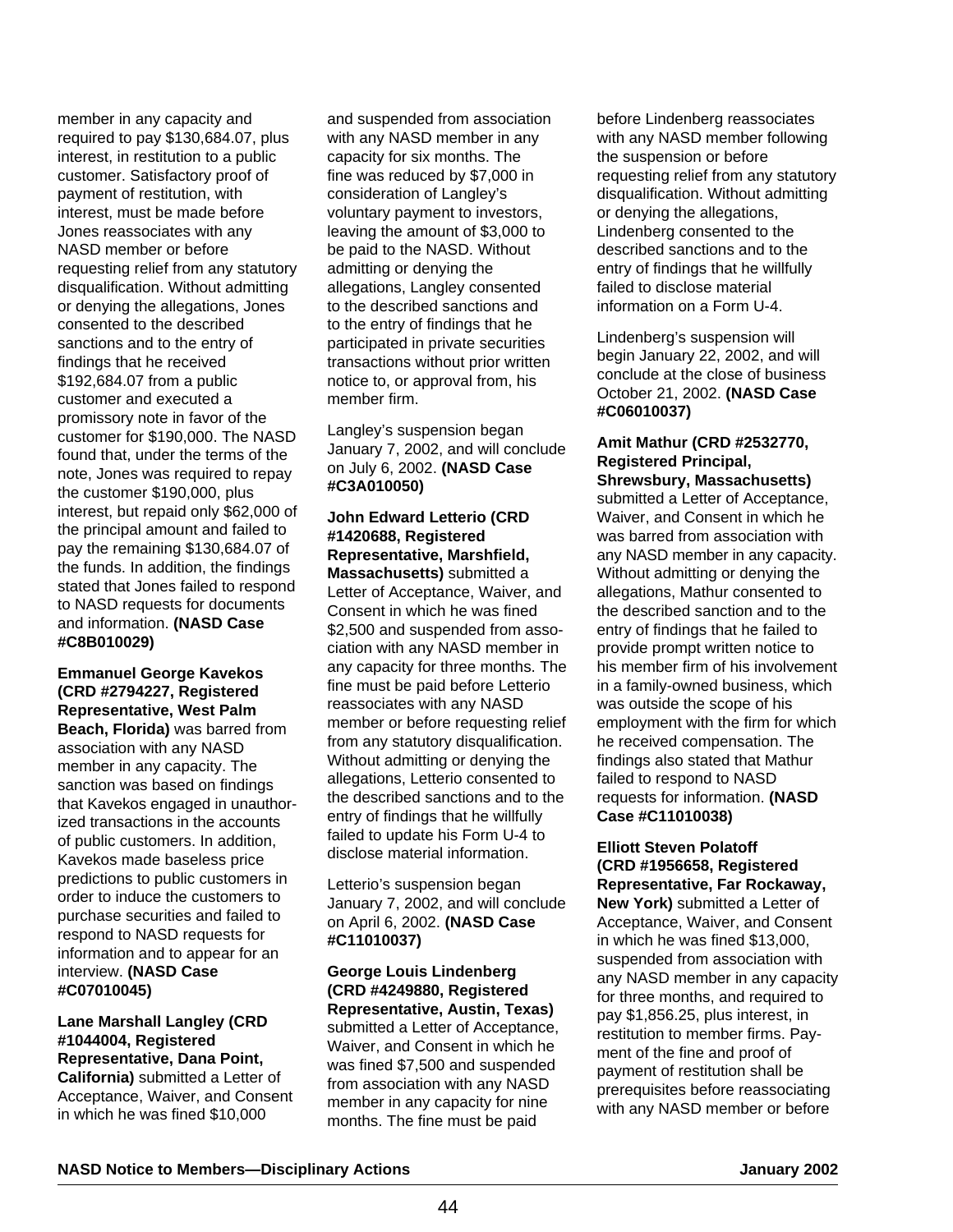requesting relief from any statutory disqualification. Without admitting or denying the allegations, Polatoff consented to the described sanctions and to the entry of findings that he knowingly and intentionally entered priced limit orders in Nasdaq securities into an electronic communications network (ECN) at prices that he knew would improve the national best bid or offer (NBBO) in such securities, in that the full price and size of such orders would be reflected in the public quotation system as the best prices and sizes at which a market participant was willing to buy or sell such securities. Furthermore, the NASD found that after entering such orders, Polatoff entered orders of such securities in his trading account because he knew that they would be routed to market makers whose automated execution systems were programmed to transact such securities on an automated basis at prices equal to the NBBO and in an amount greater than the NBBO, thereby enabling him to buy and sell shares of the securities at prices that were lower or higher than he would otherwise have been able to buy or sell shares of the securities. Moreover, the findings stated that immediately after he received the executions of the orders that he had entered in his trading account, Polatoff canceled priced limit orders that he had entered into the ECN.

Polatoff's suspension began January 7, 2002, and will conclude at the close of business April 5, 2002. **(NASD Case #CMS010172)**

#### **Gary Ronald Putti (CRD #2630113, Registered Representative, Miami, Florida)**

was barred from association with any NASD member in any capacity. The sanction was based on findings that Putti failed to respond to NASD requests for

#### information. **(NASD Case #C07010042)**

**Juan Francisco Rivera, Jr., (CRD #2023380, Registered Representative, Allentown, Pennsylvania)** submitted a Letter of Acceptance, Waiver, and Consent in which he was fined \$5,000 and suspended from association with any NASD member in any capacity for six months. The fine must be paid before Rivera reassociates with any NASD member following the suspension or before requesting relief from any statutory disqualification. Without admitting or denying the allegations, Rivera consented to the described sanctions and to the entry of findings that he willfully failed to disclose material facts on a Form U-4.

Rivera's suspension began December 17, 2001, and will conclude June 16, 2002. **(NASD Case #C9A010049)**

#### **Quint Edward Robinson (CRD #2719933, Registered Representative, Chesterton, Indiana)** submitted a Letter of Acceptance, Waiver, and Consent in which he was fined \$5,000 and suspended from association with any NASD member in any capacity for six months. The fine must be paid before Robinson reassociates with any NASD member, or before requesting relief from any statutory disqualification. Without admitting or denying the allegations, Robinson consented to the described sanctions and to the entry of findings that he affixed the signatures of public customers on a document containing mutual fund disclosure information, without the customers' knowledge or consent.

Robinson's suspension began January 7, 2002, and will conclude July 6, 2002. **(NASD Case #C8A010087)**

#### **Alvaro Fabian Rodriguez (CRD #2076732, Registered Representative, Addison, Texas)**

submitted a Letter of Acceptance, Waiver, and Consent in which he was ordered to pay \$8,725 in restitution to a public customer and suspended from association with any NASD member in any capacity for 20 business days. Without admitting or denying the allegations, Rodriguez consented to the described sanctions and to the entry of findings that he engaged in a private securities transaction without providing written notice to his member firm of the transactions, his role therein, and whether he would receive compensation.

Rodriguez's suspension will begin January 22, 2002, and will conclude at the close of business February 19, 2002. **(NASD Case #C06010039)** 

#### **Louis Ronald Rosenwein (CRD #715625, Registered Representative, Bayside, New**

York) submitted a Letter of Acceptance, Waiver, and Consent in which he was fined \$7,500 and suspended from association with any NASD member in any capacity for five business days. Without admitting or denying the allegations, Rosenwein consented to the described sanctions and to the entry of findings that he effected transactions in the accounts of a public customer without prior written authorization from the customer to exercise discretion or having the accounts accepted, in writing, as discretionary by his member firm.

Rosenwein's suspension began January 7, 2002, and concluded at the close of business January 11, 2002. **(NASD Case #C10010139)**

**Ronald M. Roth (CRD #1785602, Registered Representative, Dix Hills, New York)** submitted a Letter of Acceptance, Waiver, and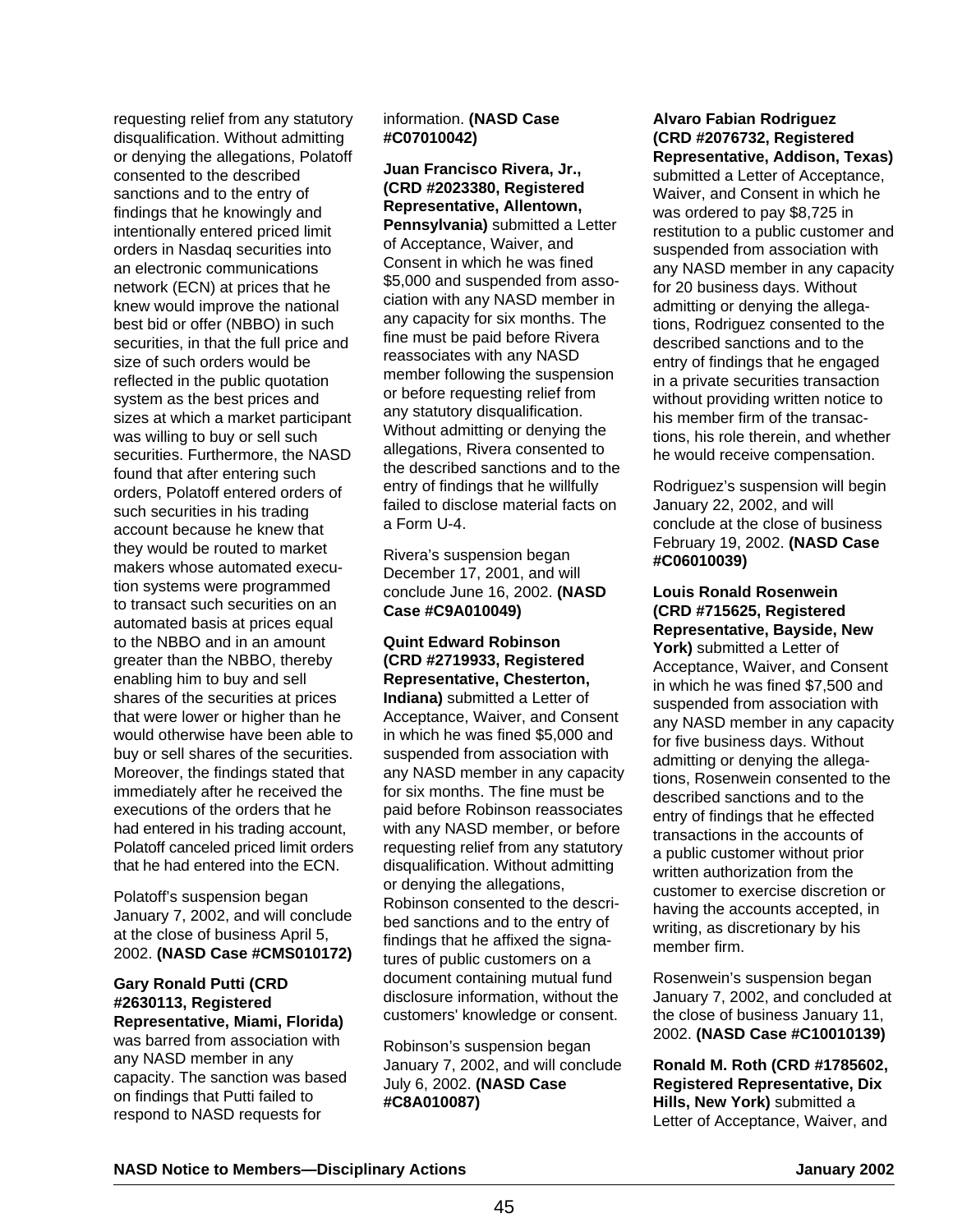Consent in which he was fined \$10,000 and suspended from association with any NASD member in any capacity for two years. The fine must be paid before Roth reassociates with any NASD member or before requesting relief from any statutory disqualification. Without admitting or denying the allegations, Roth consented to the described sanctions and to the entry of findings that he submitted, or caused to be submitted, applications for life insurance that falsely listed on the Agent's Reports and/or Participation Statements accompanying the applications, the names of agents who had purportedly performed work on these policies, when, in fact, the agents identified thereon had not performed any such work. The findings also stated that Roth submitted life insurance applications in the names of fictitious individuals.

Roth's suspension began January 7, 2002, and will conclude at the close of business January 6, 2004. **(NASD Case #C9B010097)**

#### **Alexander Namsik Scribner (CRD #2525381, Registered Representative, New York,**

**New York)** submitted a Letter of Acceptance, Waiver, and Consent in which he was fined \$25,000 and suspended from association with any NASD member in any capacity for two months. The fine must be paid before Scribner reassociates with any NASD member following the suspension or before requesting relief from any statutory disqualification. Without admitting or denying the allegations, Scribner consented to the described sanctions and to the entry of findings that he knowingly and intentionally entered priced limit orders in Nasdaq securities into an ECN at prices that he knew would improve, and were intended to

improve, the NBBO in such securities, in that the full price and size of such orders would be reflected in the public quotation system as the best prices and sizes at which a market participant was willing to buy or sell such securities. The findings also stated that after having entered such orders into the ECN, Scribner knowingly and intentionally entered orders to buy shares of such securities in his trading account at his member firm because he knew that they would be routed to market makers whose automated execution systems were programmed to buy such securities on an automated basis at prices equal to the NBBO and in an amount greater that the NBBO. The NASD determined that by knowingly and intentionally engaging in this course of conduct, Scribner bought shares of these securities at prices that were lower than he would otherwise have been able to buy shares of these securities, but for his entry of the orders into the ECN and immediately after he received the execution of the orders that he had entered in his trading account, he intentionally and knowingly canceled priced limit orders that he had entered into the ECN.

Scribner's suspension began November 19, 2001, and will conclude at the close of business January 18, 2002. **(NASD Case #CMS010168)**

#### **Frank Dennis Schwertfeger (CRD #2692390, Associated Person, Playa Del Rey,**

**California)** submitted a Letter of Acceptance, Waiver, and Consent in which he was barred from association with any NASD member in any capacity. Without admitting or denying the allegations, Schwertfeger consented to the described sanction and to the entry of findings that he opened securities trading accounts and

effected securities transactions with NASD member firms other than his member firm, without informing his member firm of the existence of each of the foregoing accounts, and failed to disclose to the executing firms that he was associated with a member firm. The findings also stated that Schwertfeger failed to respond to NASD requests for information in a timely manner, and failed and refused to provide full and complete responses to certain requests for information. **(NASD Case #C02010061)**

#### **Michael Paul Siegel (CRD #2871429, Registered Principal, Manchester Center, Vermont)**

submitted a Letter of Acceptance, Waiver, and Consent in which he was barred from association with any NASD member in any capacity. Without admitting or denying the allegations, Siegel consented to the described sanction and to the entry of findings that he made inappropriate use of funds while registered at a member firm. **(NASD Case #C11010036)** 

**Kevin Robert Smith (CRD #1133992, Registered Representative, Marion, Ohio)** submitted a Letter of Acceptance, Waiver, and Consent in which he was fined \$10,000, suspended from association with any NASD member in any capacity for 18 months, and required to disgorge \$10,240, plus interest, in commissions to public customers. Payment of the fine and satisfactory proof of payment of disgorgement, plus interest, must be made before Smith reassociates with any NASD member or before requesting relief from any statutory disqualification. Without admitting or denying the allegations, Smith consented to the described sanctions and to the entry of findings that he sold promissory notes to public customers away from his member firm,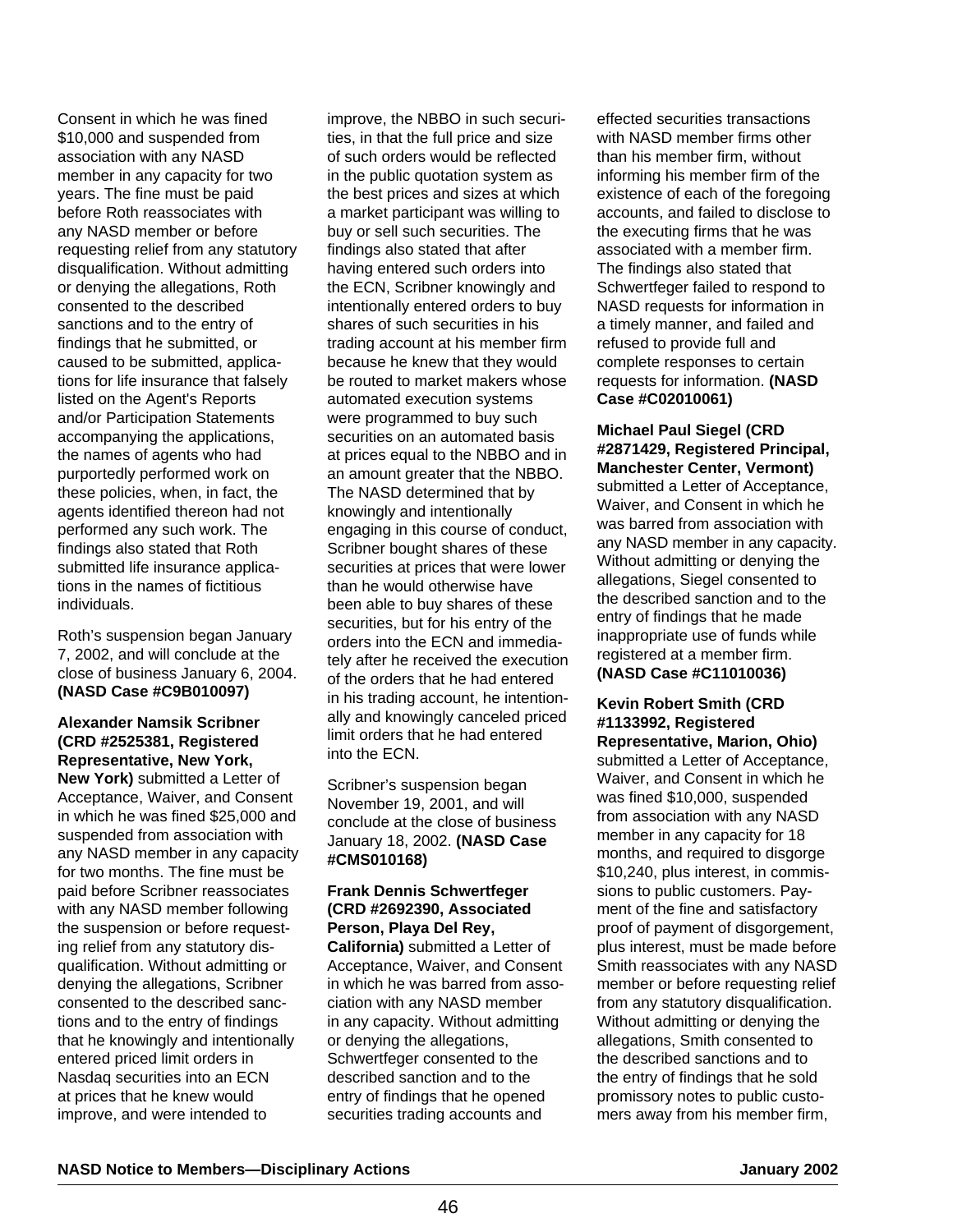failed to provide his firm with detailed written notice of the transactions and his role therein, and failed to receive permission from the firm to engage in the transactions.

Smith's suspension began December 3, 2001, and will conclude at the close of business June 2, 2003. **(NASD Case #C8B010028)**

# **Yago Marti Sobrevias (CRD #2642527, Registered Representative, Madrid, Spain)**

was fined \$57,750 and barred from association with any NASD member in any capacity. The fine shall be due and payable upon Sobrevias' reassociation with an NASD member. The sanctions were based on findings that Sobrevias engaged in an unauthorized transaction in that he purchased securities for a customer without the prior knowledge, authorization, or consent of the customer. In addition, to conceal the unauthorized purchase, Sobrevias prepared and sent statements to a public customer that falsely reflected the purchase of securities that the customer had requested him to acquire but had not in fact purchased. Furthermore, Sobrevias prepared a letter of guarantee for a public customer guaranteeing the principal value of the customer's portfolio, without the authorization of his member firm, and failed to respond to NASD requests for information. **(NASD Case #C05010027)**

## **Richard Allen Solmen (CRD #430310, Registered Representative, Clarkston,**

**Michigan)** submitted a Letter of Acceptance, Waiver, and Consent in which he was fined \$3,500, which includes disgorgement of commissions earned of \$1,000, and suspended from association

with any NASD member in any capacity for one month. The fine must be paid before Solmen reassociates with any NASD member or before requesting relief from any statutory disqualification. Without admitting or denying the allegations, Solmen consented to the described sanctions and to the entry of findings that he engaged in outside business activities, for which he received compensation, without providing prompt written notice to his member firm.

Solmen's suspension began January 7, 2002, and will conclude at the close of business February 6, 2002. **(NASD Case #C8A010089)**

**Todd Mitchell Spehler (CRD #1255835, Registered Principal, Bellmore, New York)** submitted an Offer of Settlement in which he was barred from association with any NASD member in any capacity. Without admitting or denying the allegations, Spehler consented to the described sanction and to the entry of findings that he failed to testify truthfully, accurately, nondeceptively, and/or completely during an NASD on-the-record interview. The findings also stated that a member firm, acting through Spehler, filed an MC-400 with the NASD that contained false, misleading, inaccurate, or incomplete information regarding an individual's job functions and role during his association with the firm and permitted this individual to become associated with the firm without the permission of the SEC and NASD when the firm and Spehler knew, or should have known, that the individual was subject to statutory disqualification. The NASD also found that the member firm, acting through Spehler, failed to register the individual as a representative when the individual was engaged in activities that

required registration as a representative, and also failed to register the individual as a principal when he was engaged in activities that required registration as a principal.

In addition, the NASD found that the member firm, acting through Spehler, failed to report to the NASD that it had become associated in business and financial activities with an individual subject to statutory disqualification, and failed to file with the SEC an amendment to its Form BD correcting an inaccuracy that the individual had become a control person of the firm. Furthermore, the member firm, acting through Spehler, failed to implement, maintain, and enforce an effective supervisory system that would have enabled the firm to comply with federal securities laws and NASD rules to detect and prevent the above violations. Moreover, the firm, acting through Spehler, failed to establish, maintain, and enforce written procedures to address the qualifications of, and registration process for, associated persons reasonably designed to achieve compliance with applicable securities laws, regulations, and NASD rules. **(NASD Case #C10990158)**

**Todd Mitchell Spehler (CRD #1255835, Registered Principal, Bellmore, New York)** submitted an Offer of Settlement in which he was barred from association with any NASD member in any capacity. Without admitting or denying the allegations, Spehler consented to the described sanction and to the entry of findings that a member firm, acting through Spehler, conducted a securities business while failing to comply with the minimum net capital requirements and failed to prepare and maintain accurate books and records. The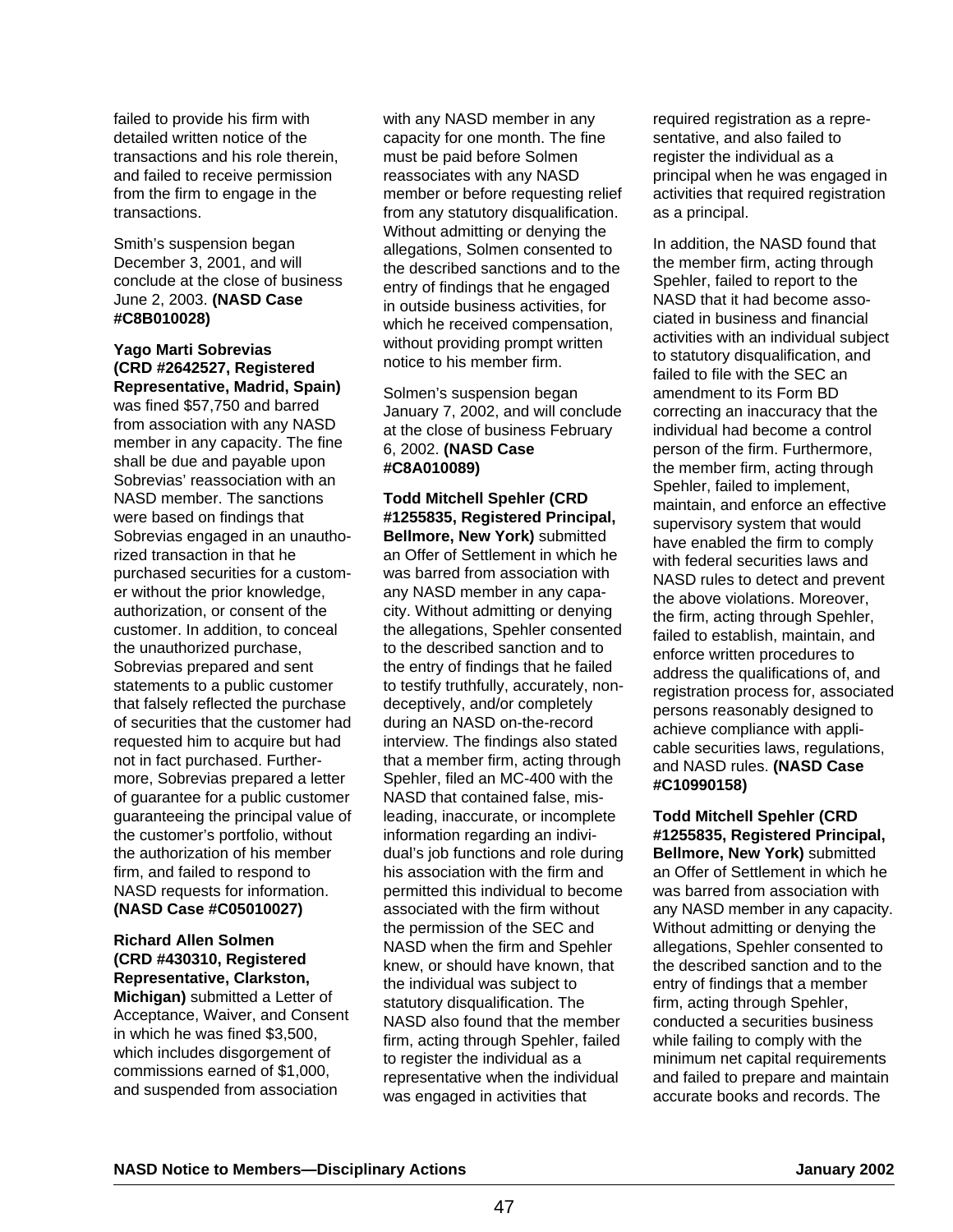findings also stated that the member firm, acting through Spehler, failed to file accurate FOCUS reports with the NASD. **(NASD Case #C10000044)**

#### **Haskell Paul Stone, III (CRD #3035254, Registered Representative, Stuart, Florida)**

was fined \$10,000 and barred from association with any NASD member in any capacity for material misrepresentations and omissions, and fined \$5,000 and suspended from association with any NASD member in any capacity for one year for making unsuitable recommendations. The fine shall be due and payable upon Stone's reassociation with an NASD member. The sanctions were based on findings that Stone made material misrepresentations and omissions when making recommendations to public customers, including baseless price predictions, false statements, and inadequate risk disclosure. In addition, Stone recommended and implemented a course of trading in the account of a public customer that was unsuitable based upon the customer's lack of investment experience and the use of borrowed funds.

#### Stone's bar was effective December 5, 2001. **(NASD Case #C07010051)**

#### **Grace Patricia Stoneham (CRD #1068378, Registered Representative, San Francisco,**

**California)** submitted an Offer of Settlement in which she was suspended from association with any NASD member in any capacity for 60 days and ordered to pay \$18,000 in restitution to public customers. In light of the financial status of Stoneham, no fine has been imposed. Satisfactory proof of payment of restitution must be made before Stoneham reassociates with any NASD member or

before requesting relief from any statutory disqualification. Without admitting or denying the allegations, Stoneham consented to the described sanctions and to the entry of findings that she made material misrepresentations and omissions of material fact to public customers. The findings also stated that Stoneham made false price predictions to public customers without any reasonable basis for the prediction and failed to disclose the speculative nature of a stock issuer to the customers.

Stoneham's suspension began December 3, 2001, and will conclude at the close of business January 31, 2002. **(CRD #CAF010009)**

#### **Robert Edward Stoner (CRD #4205337, Registered Representative, Long Beach,**

**California)** submitted a Letter of Acceptance, Waiver, and Consent in which he was fined \$10,000 and suspended from association with any NASD member in any capacity for two years. The fine must be paid before Stoner reassociates with any NASD member following the suspension or before requesting relief from any statutory disqualification. Without admitting or denying the allegations, Stoner consented to the described sanctions and to the entry of findings that he willfully misrepresented material facts on a Form U-4.

Stoner's suspension began January 7, 2002, and will conclude at the close of business January 6, 2004. **(NASD Case #C02010063)** 

#### **Esa Suonborai (CRD #4258397, Registered Representative, Philadelphia, Pennsylvania)**

submitted a Letter of Acceptance, Waiver, and Consent in which he was fined \$2,500 and suspended from association with any NASD member in any capacity for 30

days. The fine must be paid before Suonborai reassociates with any NASD member following the suspension or before requesting relief from any statutory disqualification. Without admitting or denying the allegations, Suonborai consented to the described sanctions and to the entry of findings that he failed to respond in a timely manner to NASD requests for information.

Suonborai's suspension will begin January 22, 2002, and will conclude at the close of business February 20, 2002. **(NASD Case #C9A010051)**

**Joseph Cyrus White, III (CRD #2779627, Registered Representative, Marion, Ohio)** submitted a Letter of Acceptance, Waiver, and Consent in which he was fined \$5,000, suspended from association with any NASD member in any capacity for 90 days, and required to disgorge \$2,000, plus interest, in commissions to public customers. Satisfactory proof of payment of disgorgement with interest must be made before White reassociates with any NASD member or before requesting relief from any statutory disqualification. Without admitting or denying the allegations, White consented to the described sanctions and to the entry of findings that he sold promissory notes to public customers away from his member firm and failed to provide his firm with detailed written notice of the transactions and his role therein, and failed to receive permission from the firm to engage in the transactions.

White's suspension is deemed served based upon a suspension imposed by the Ohio Division of Securities. **(NASD Case #C8B010032)**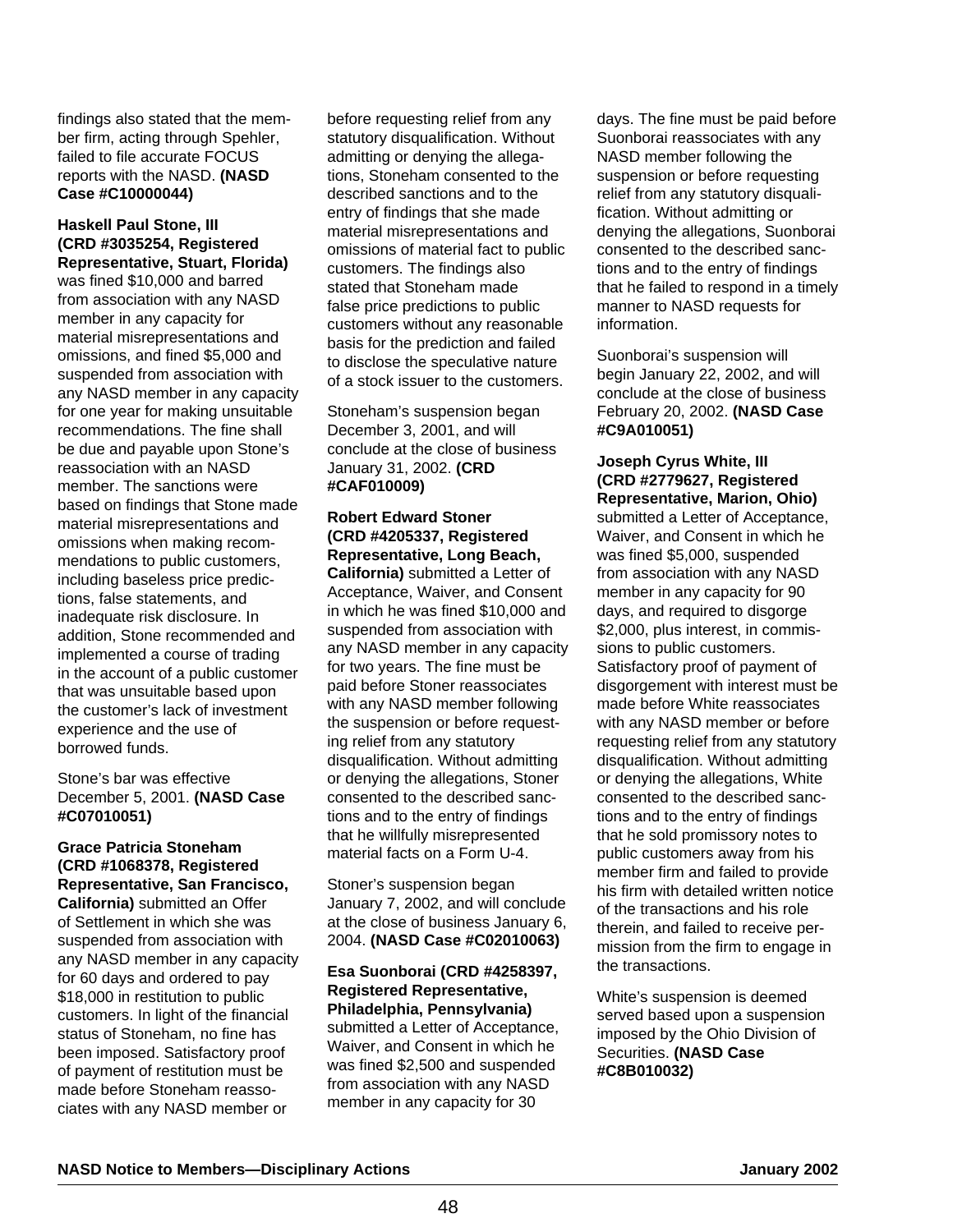# **Bret Courtney Williams (CRD #1572726, Registered Representative, Manhattan**

**Beach, California)** submitted a Letter of Acceptance, Waiver, and Consent in which he was fined \$20,000, suspended from association with any NASD member in any capacity for 30 days, and required to pay \$2,543.75, plus interest, in restitution to member firms. The fine must be paid before Williams reassociates with any NASD member following the suspension or before requesting relief from any statutory disqualification. Without admitting or denying the allegations, Williams consented to the described sanctions and to the entry of findings that he knowingly and intentionally entered orders in Nasdaq securities into ECNs at prices that he knew would improve the NBBO in such securities, in that the full price and size of such orders would be reflected in the public quotation system as the best prices and sizes at which a market participant was willing to buy or sell such securities. Furthermore, the NASD found that Williams, having entered such orders either into ECNs knowingly and intentionally, routed orders on behalf of his member firm's proprietary account, and sold shares of these securities at prices that were higher than he would otherwise have been able to buy or sell shares of these securities, but from his entry of the orders into the ECNs. Moreover, the findings stated that immediately after he received the executions of the orders that he had entered on behalf of his proprietary account, Williams canceled the orders that he had entered into the ECNs.

Williams' suspension will begin January 21, 2002, and will conclude at the close of business February 19, 2002. **(NASD Case #CMS010166)**

# **William Kenneth Wilson (CRD #1370065, Registered Representative, Arlington**

**Heights, Illinois)** submitted a Letter of Acceptance, Waiver, and Consent in which he was censured, fined \$2,500, and suspended from association with any NASD member in any capacity for 30 business days. The fine must be paid before Wilson reassociates with any NASD member or before any request for relief from any statutory disqualification. Without admitting or denying the allegations, Wilson consented to the described sanctions and to the entry of findings that he deposited into an account for his benefit a commission check of \$912.28 for his life insurance policy, which check was payable to another representative, without the knowledge or consent of the representative.

Wilson's suspension began December 17, 2001, and will conclude at the close of business January 30, 2002. **(NASD Case #C8A010085)**

**Rodney Isamu Yamamoto (CRD #4374826, Registered Representative, Bountiful, Utah)** submitted a Letter of Acceptance, Waiver, and Consent in which he was fined \$15,000 and suspended from association with any NASD member in any capacity for two years. The fine must be paid before Yamamoto reassociates with any NASD member following the suspension or before requesting relief from any statutory disqualification. Without admitting or denying the allegations, Yamamoto consented to the described sanctions and to the entry of findings that he willfully failed to disclose material information on a Form U-4.

Yamamoto's suspension began January 7, 2002, and will conclude at the close of business January 6, 2004. **(NASD Case #C3A010047)**

# **Individual Fined**

**Thomas James Bruch (CRD #1211757, Registered Principal, New Canaan, Connecticut)** submitted a Letter of Acceptance, Waiver, and Consent in which he was censured and fined \$41,000, which includes the disgorgement of a transaction profit of \$39,000. Without admitting or denying the allegations, Bruch consented to the described sanctions and to the entry of findings that in contravention of NASD Rule IM-2110-1, he purchased, or allowed to be purchased, shares of common stock for his account held at a member firm at the public offering price per share. The NASD also found that Bruch engaged in such activities while failing to give written notice to his member firm that he had opened and was maintaining the account. **(NASD Case #C8A010081)**

# **Decision Issued**

The following decision has been issued by the DBCC or the Office of Hearing Officers and has been appealed to or called for review by the NAC as of December 7, 2001. The findings and sanctions imposed in the decision may be increased, decreased, modified, or reversed by the NAC. Initial decisions whose time for appeal has not yet expired will be reported in the next Notices to Members.

**Vincent Joseph Puma (CRD #2358356, Registered Principal, Freehold, New Jersey)** was fined \$10,000 and suspended from association with any NASD member in any capacity for 10 business days. The sanctions were based on findings that Puma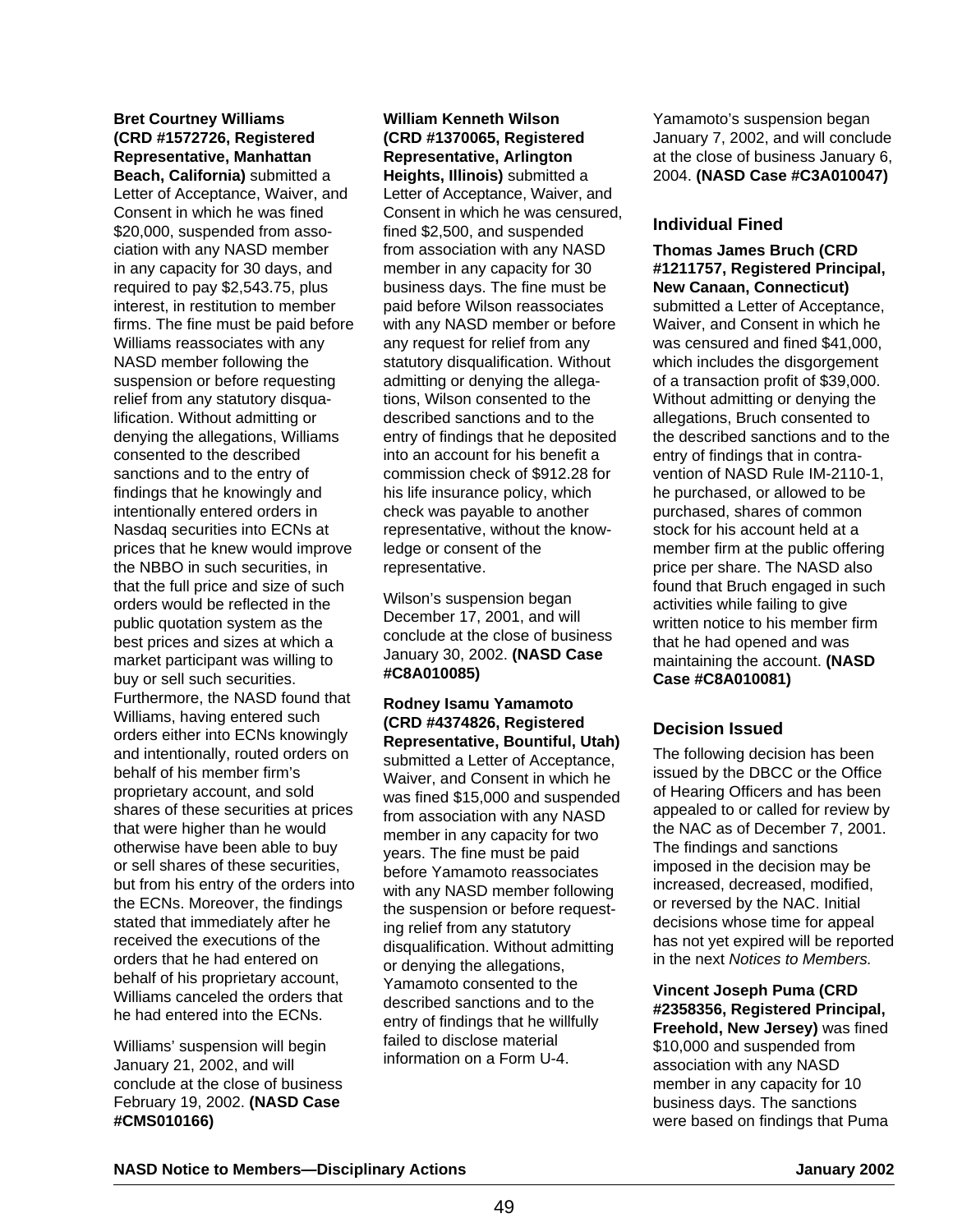effected an unauthorized transaction in the account of a public customer.

Puma has appealed this decision to the NAC, and the sanctions are not in effect pending consideration of the appeal. **(NASD Case #C10000122)**

# **Complaints Filed**

The following complaints were issued by the NASD. Issuance of a disciplinary complaint represents the initiation of a formal proceeding by the NASD in which findings as to the allegations in the complaint have not been made, and does not represent a decision as to any of the allegations contained in the complaint. Because these complaints are unadjudicated, you may wish to contact the respondents before drawing any conclusions regarding the allegations in the complaint.

#### **George Robert Gonzalez (CRD #1266143, Registered Representative, Pompton Lakes,**

**New Jersey)** was named as a respondent in an NASD complaint alleging that he recommended and effected securities transactions in the accounts of public customers without having reasonable grounds for believing the recommendations and subsequent transactions were suitable for the customers on the basis of their financial situation, investment objectives, and needs. **(NASD Case #C9B010093)**

#### **Lawrence Ronald Legind (CRD #2830571, Registered Representative, Corona Del Mar,**

**California)** was named as a respondent in an NASD complaint alleging that he engaged in private securities transactions and outside business activities, and failed to provide prior written notice to, and receive written permission from, his member firm. The complaint

also alleges that Legind guaranteed a customer against loss in the customer's account. **(NASD Case #C02010062)** 

# **Carl Bernard Mahoney (CRD #2963667, Registered Representative, Northfield,**

**Ohio)** was named as a respondent in an NASD complaint alleging that he received \$10,000 from a public customer for the purchase of an annuity and failed to purchase the annuity or apply the funds in any manner for the benefit of the customer. The complaint also alleges that Mahoney failed to respond to NASD requests for information. **(NASD Case #C8B010024)**

#### **Jerry Herbert Shulak (CRD #1993089, Registered Representative, Scottsdale, Arizona)** was named as a respondent in an NASD complaint alleging that he engaged in excessive trading in the account of public customers. **(NASD Case #C3A010048)**

**Frank James Varsalona (CRD #3211699, Registered Representative, Margate, Florida)** was named as a respondent in an NASD complaint alleging that he effected, or caused to be effected, unauthorized transactions totaling \$42,479.41 in the accounts of public customers without their knowledge or consent. **(NASD Case #C07010086)**

#### **Firms Expelled For Failure To Pay Fines/Costs And/Or Provide Proof Of Payment In Connection With Violations**

**Continuum Capital, Inc.,** Lawrence, New York (November 26, 2001)

#### **Magnum Securities of New York, Inc.,** Commack, New York (November 26, 2001)

**Tarpon Scurry Investments, Inc.,** Jersey City, New Jersey (November 26, 2001)

#### **Firms Suspended For Failure To Supply Financial Information**

The following firms were suspended from membership in the NASD for failure to comply with formal written requests to submit financial information to the NASD. The actions were based on the provisions of NASD Rule 8210 and Article VII, Section 2 of the NASD By-Laws. The date the suspension commenced is listed after the entry. If the firm has complied with the requests for information, the listing also includes the date the suspension concluded.

**Bowling Green Securities, Inc.,** New York, New York (November 30, 2001)

**Century Financial Group, Inc.,** Newport Beach, California (November 30, 2001)

# **Deferred Compensation**

**Securities Corporation,**  Newport Beach, California (November 30, 2001)

**Walch Financial Services, Inc.,** San Antonio, Texas (November 30, 2001)

#### **Firm Suspended Pursuant To NASD Rule Series 9510 For Failure To Comply With An Arbitration Award Or A Settlement Agreement**

The date the registration was suspended is included after the entry. If the firm has complied, the listing also includes the date the suspension was lifted.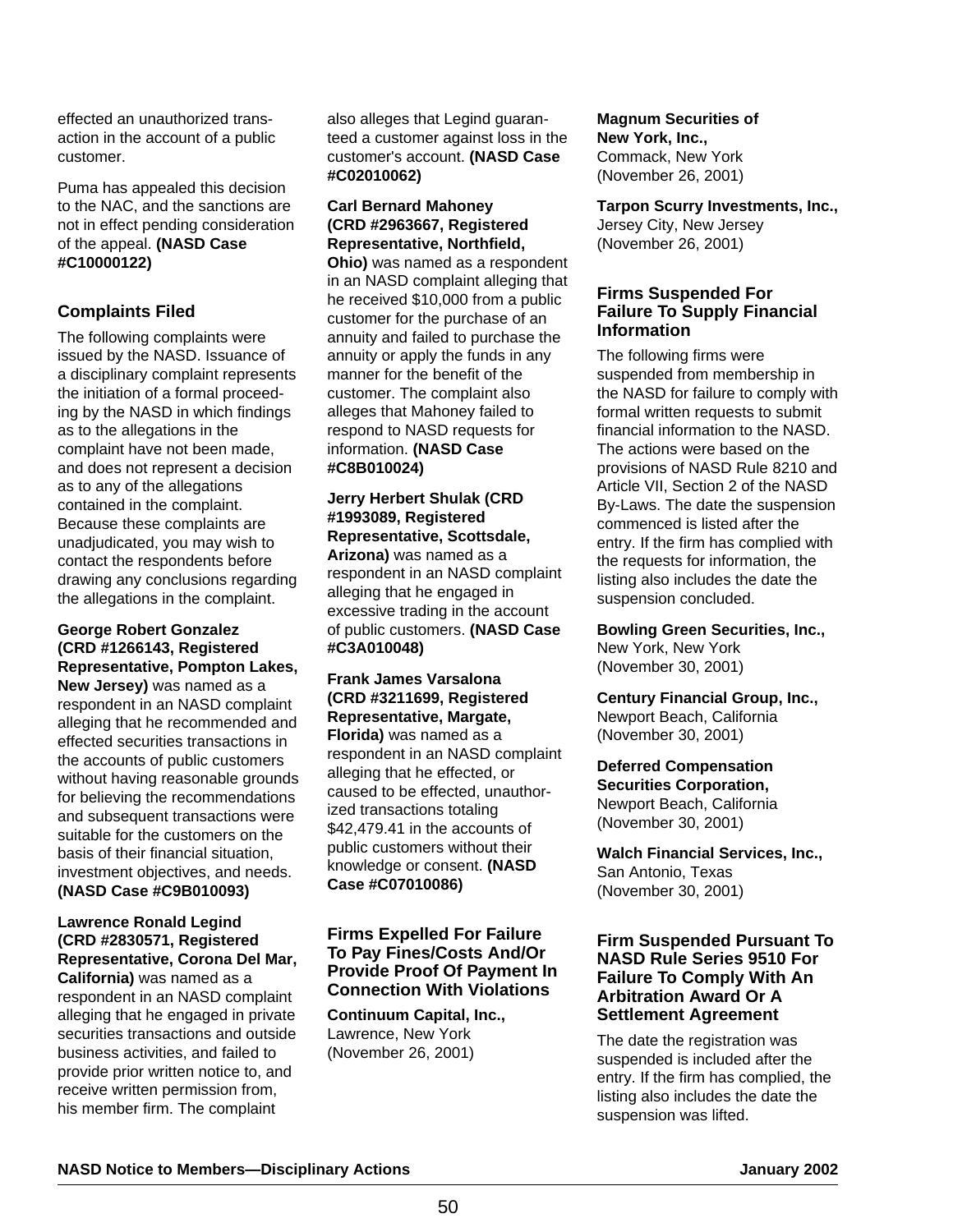**Miller & Schroeder Financial, Inc.,** Minneapolis, Minnesota (December 5, 2001)

**Individuals Barred Pursuant To NASD Rule 9544 For Failure To Provide Information Requested Under NASD Rule 8210. (The date the bar became effective is listed after the entry.)**

**Carlson, Aaron J.,** Beaverton, Oregon (November 12, 2001)

**Federico, Mark A.,** Beacon Hill, Massachusetts (November 27, 2001)

**Joslyn, Chad,** Macedon, New York (November 9, 2001)

**Ly, Danny Ben,** North Hollywood, California (November 16, 2001)

**Radde, Kevin E.,** Gilberts, Illinois (November 27, 2001)

**Vitale, David Michael,** Pacific Beach, California (November 16, 2001)

**Individuals Whose Registrations Were Revoked For Failure To Pay Fines, Costs And/Or Provide Proof Of Restitution In Connection With Violations**

**Leventis, Michael E.,** Delray Beach, Florida (November 26, 2001)

**Negron, Brandon,** Ocoee, Florida (November 26, 2001)

**O'Leary, Bryan J.,** Dallas, Texas (November 26, 2001) **Simmons, Russell B.,** Valrico, Florida (November 26, 2001)

**Stewart, Jr., Robert A.,** Cincinnati, Ohio (November 26, 2001)

**Zborowski, Mark,** Lawrence, New York (November 26, 2001)

**Individuals Suspended Pursuant To NASD Rule 9541(b) For Failure To Provide Information Requested Under NASD Rule 8210. (The date the suspension began is listed after the entry.)**

**Berlin, Gregg Arnold,** Lake Almanor, California (November 20, 2001)

**Depergola, Joseph,** Middle Village, New York (November 20, 2001)

**Juravel, Samuel,** Savannah, Georgia (November 21, 2001)

**Kelley, Michael Allen,** Seattle, Washington (November 20, 2001)

**Sapienza, Salvatore,** Ronkonkoma, New York (November 21, 2001)

**Simmons, Monica Lynn,** St. Petersburg, Florida (November28, 2001)

**Staltare, Steven C.,** Boca Raton, Florida (November 20, 2001)

**Thau, Jonathan T.,** Sunrise, Florida (November 27, 2001)

#### **Individuals Suspended Pursuant To NASD Rule Series 9510 For Failure To Comply With An Arbitration Award Or A Settlement Agreement**

The date the registration was suspended is included after the entry. If the individual has complied, the listing also includes the date the suspension was lifted.

**Lisnoff, Jr., Robert William,**

Seaford, New York (November 9, 2001)

**Scillia, Vincent Michael,**

Ft. Lauderdale, Florida (December 3, 2001 – December 6, 2001)

#### **NASD Regulation, Inc. Disciplines Two Ohio Brokerage Firms In Muni Bond Scheme**

NASD Regulation expelled Michael Patterson, Inc., and barred its owner and President, Michael W. Patterson, for over-charging customers in municipal securities transactions. NASD Regulation also censured Quantum Capital Corporation and suspended former Quantum fixed-income trader Ernest Dahlen for six months for coming between Michael Patterson, Inc.'s, customers and the best available purchase price for municipal bonds. Dahlen's former supervisor, Thomas Dooley was suspended for three months as a principal and fined \$10,000.

According to the settlement, in 1997, Patterson formed his own firm, Michael Patterson, Inc., and entered into an exclusive trading and execution agreement with Quantum, a firm with whom he had previously been employed. As a result of Quantum's involvement in 70 transactions involving municipal bonds issued by North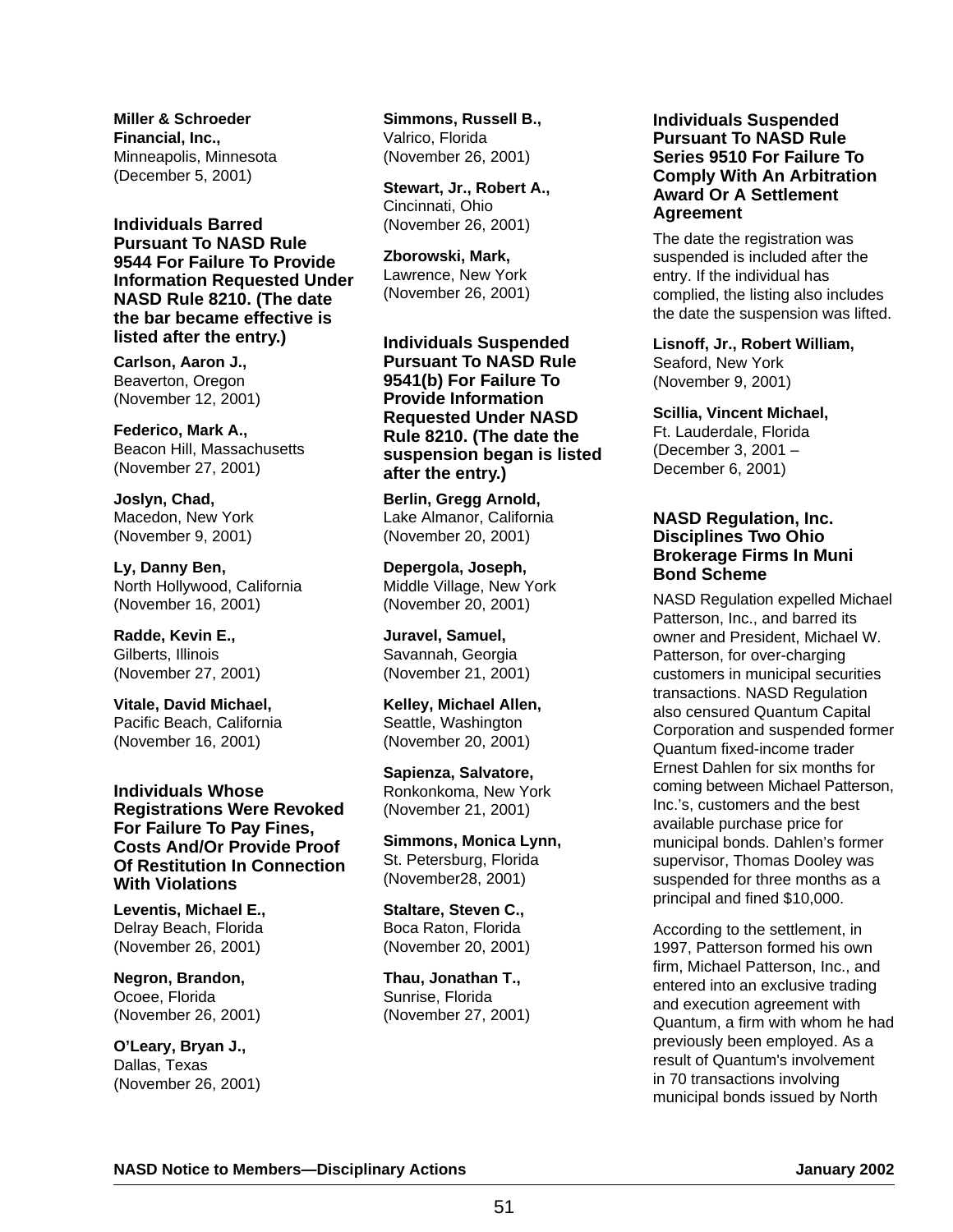Central Texas Health Facilities Development Corporation and the Orange County, Florida, Health Facilities Authority, customers failed to receive the best available market prices for the bonds during a seven-month period between 1998 and 1999. In fact, Michael Patterson, Inc.'s, customers paid substantially higher prices for these two bond issues than did customers of other firms for the same bonds during the same period. The firm fraudulently marked up four of the Orange County trades over 11 percent above its contemporaneous cost. Additionally, Michael W. Patterson failed to check available market sources to ensure that the prices his firm charged its customers for the bonds were fair.

Separately, from October of 1999 through May of 2000, Patterson engaged in a scheme in which he purchased Orange County bonds from some retail customers and sold them to others. In 32 trades he charged customers prices ranging from \$61 to \$68, while other dealers were selling the same bonds at dramatically lower prices. NASD Regulation found that this scheme by the firm and Patterson violated the Municipal Securities Rulemaking Board's (MSRB) fair-dealing rule as well as the antifraud provisions of the federal securities laws.

Quantum's settlement acknowledged that it allowed its inventory account to be interpositioned between the customers of Michael Patterson, Inc., and the best available market price for the two municipal bonds. Additionally, Dahlen provided Patterson and his firm with information sheets with pricing information on the Orange County and North Central Texas bonds, but failed to update the information even when it changed significantly. Dooley failed to

ensure that Dahlen's pricing of municipal securities transactions was fair, or that his activities complied with MSRB rules and applicable securities laws.

Since 1998, all municipal firms have been required to report to the MSRB all inter-dealer and customer municipal transactions. NASD Regulation and its Fixed Income Securities Regulation group use municipal securities transaction information as part of its routine examination and oversight of firms, and as part of a continuing process to surveil for patterns in transactions that may indicate rule violations. Michael Patterson, Inc., and Quantum Capital Corporation municipal transaction pricing and best execution/interpositioning practices came the Fixed Income Groups attention as a result of this transaction surveillance.

These actions were investigated by NASD Regulation's Enforcement Department with substantial assistance from the organization's Cleveland District Office, and the Member Regulation Fixed Income Group and represent the continuing effort of NASD Regulation to address violations in the municipal securities marketplace. In settling this matter, the firm and Patterson neither admitted nor denied the allegations. Both firms are located in Columbus, Ohio. This case was originally published in NASD Regulation's Disciplinary Actions in November.

#### **NASD Regulation Suspends And Fines Two Former Senior Vice Presidents Of Parker/Hunter Inc. For Insider Trading**

NASD Regulation announced disciplinary actions against John D. Frankola and Richard J. Sporrer, Jr., for insider trading and their former firm, Parker/Hunter

Inc., for not properly supervising its research department. The firm was censured and fined \$100,000. Frankola was suspended for 11 months and fined \$30,000, and Sporrer was suspended for six months and fined \$12,000.

NASD Regulation found that in September 1998, Frankola received material, non-public information about Piercing Pagoda, Inc., from a Parker/Hunter research analyst. The research analyst told him that an individual at Piercing Pagoda had disclosed inside information to her, including the company's projected second quarter loss. After the research analyst provided the same information to Sporrer, who was then Research Director for Parker/Hunter, Sporrer and Frankola met to discuss whether the information conveyed was material, non-public information. Parker/Hunter co-managed Piercing Pagoda's IPO in 1994, and its research department followed the company.

Sporrer subsequently permitted Frankola, who supervised the firm's Asset Management and Portfolio Management Departments, to sell Piercing Pagoda stock in a discretionary account that Frankola managed for Sporrer. Frankola also sold Piercing Pagoda shares held in his personal account, as well as in 10 asset management accounts over which he had discretionary control. By selling the company's stock prior to the public announcement of the projected second quarter loss, Frankola and Sporrer avoided total losses (including the customer accounts) of approximately \$32,000. These actions violated NASD anti-fraud rules.

Federal securities law requires brokerage firms to establish, maintain and enforce written procedur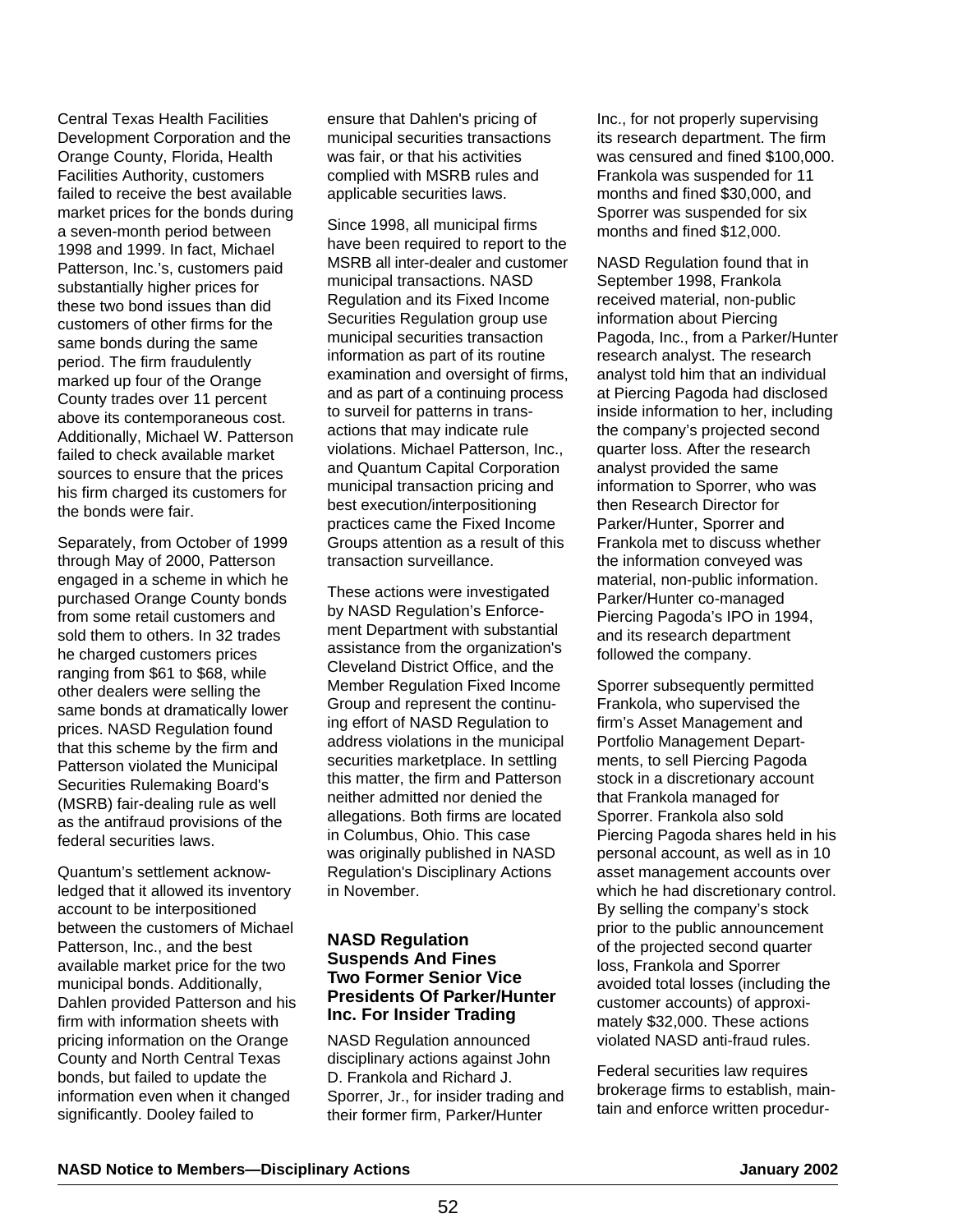es reasonably designed to prevent misuse of material, non-public information by employee and proprietary accounts. To comply with this requirement, firms generally develop and implement policies and procedures to isolate material, non-public information within the research (or other relevant) department to prevent improper use of inside information. These procedures, or "information barriers," generally include physical separation of trading and sales departments, among other measures.

NASD Regulation found that at the time of the trading, Parker/Hunter improperly directed the firm's research analysts to seek advice outside the Research Department, so that during this period, research analysts potentially were disclosing material, non-public information to John Frankola, the head of the firm's Asset Management and Portfolio Management Departments. Additionally, NASD Regulation found that Parker/ Hunter failed to establish written supervisory procedures that would require reviews designed to prevent insider trading. Parker/Hunter agreed, as a part of the settlement, to revise its procedures for complying with insider trading laws.

Neither Piercing Pagoda, Inc., nor the Parker/Hunter research analyst is alleged to have engaged in any wrongdoing.

Until their resignations in August 2001, Frankola and Sporrer were senior vice presidents of Parker/ Hunter Inc., located in Pittsburgh, PA. In settling the matter, neither the firm nor Frankola and Sporrer admitted or denied the charges. These disciplinary actions are the result of an investigation conducted by NASD Regulation's Market Regulation Department.

#### **NASD Regulation Announces Two Enforcement Actions Involving Sales Of Variable Annuity And Life Insurance Contracts**

NASD Regulation announced two separate enforcement actions involving sales of variable annuities and the supervision of sales activities. Two brokerage firms and three individuals were named in disciplinary actions representing the second set of cases resulting from a series of special examinations focusing on the sale of variable contracts conducted by NASD Regulation during 1999 and 2000. Monetary sanctions in the two settled actions totaled \$142,500.

The two cases include findings of violations in the following areas:

- Failure to collect customer financial and other information for use in making suitability determinations, including information regarding variable products being exchanged;
- Deficient supervisory procedures with respect to the suitability of recommendations by registered representatives, including supervisory review of variable product sales and exchanges of one variable annuity product for another; and
- An unsuitable sale and failure to communicate a material fact concerning a variable annuity.

These actions were investigated by NASD Regulation's New Orleans district office, and represent the organization's continuing effort to address problem areas in the sale, distribution, and marketing of variable products.

Earlier this year, NASD Regulation took action against six firms and an individual for various violations in the marketing and sale of

variable annuities, with fines and restitution totaling \$112,000.

Sales of variable products, particularly tax-free exchanges, have increased dramatically over the last several years. To help investors evaluate the factors involving replacement sales, NASD Regulation issued an Investor Alert in February (http://nasdr.com/alert\_02-01.htm), providing investors with key points to review before replacing a variable product. NASD Regulation has also offered guidance to its members on the proper sale of variable products through the issuance of Notices to Members 99-35 and 00-44, and an article in the Summer 2000 issue of the Regulatory and Compliance Alert. These information pieces give firms and their brokers sound guidance on how to sell variable annuity and life contracts, and evaluate whether they are suitable investments for particular investors.

#### **VARIABLE ANNUITY ENFORCEMENT ACTIONS:**

#### **1. CUNA Brokerage Services, Inc.—Case No. C05010054**

CUNA Brokerage Services, Inc., settled the following charges without admitting or denying NASD Regulation allegations. The findings include:

> The firm, through its compliance officer Campbell D. McHugh, failed to establish, maintain, and enforce adequate written supervisory procedures relating to the sale of variable annuities and variable universal life insurance in the areas of suitability of recommendations, review of new business for suitability, training and supervision of principals, and the investigation and reporting of customer complaints.